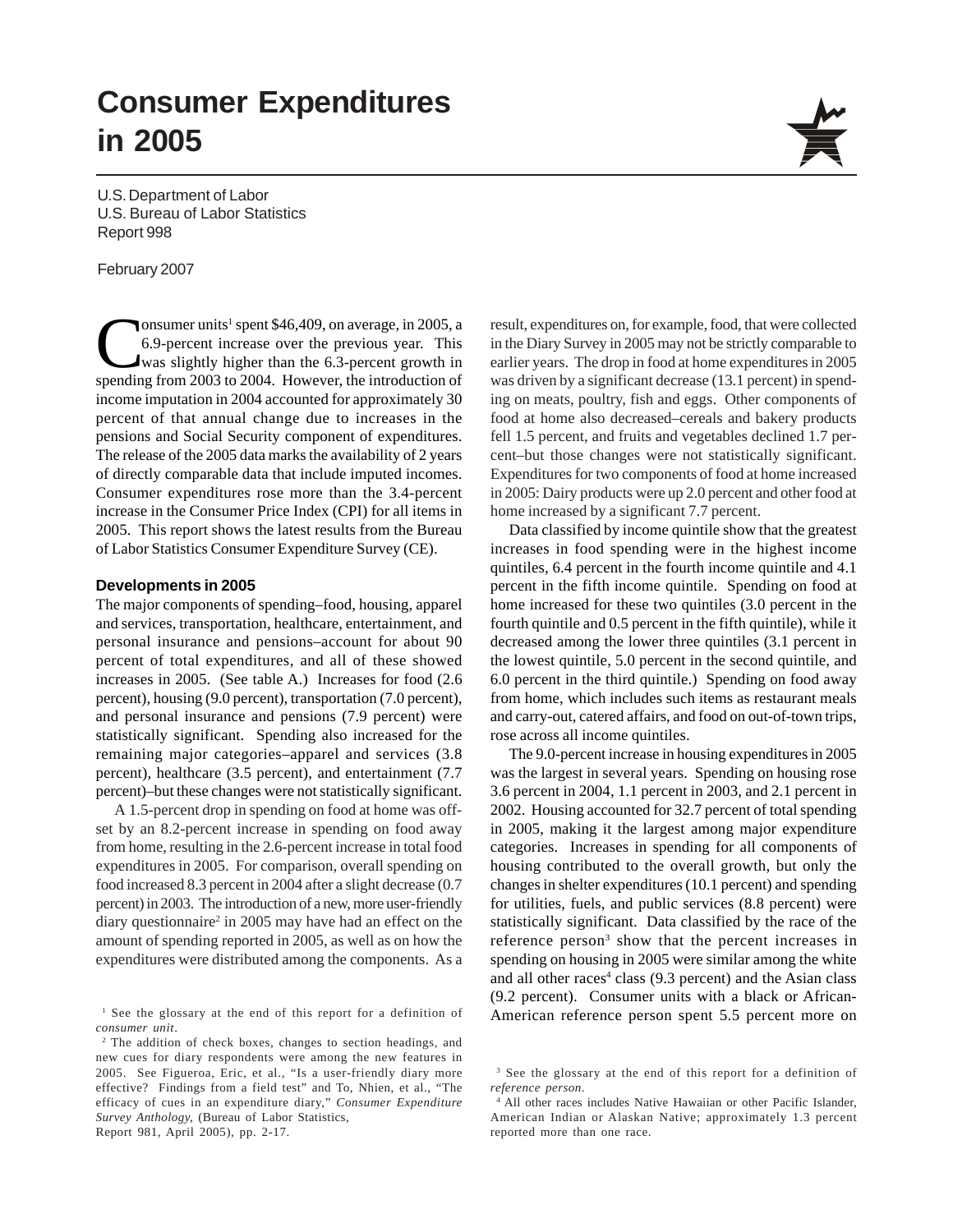housing in 2005 than in the previous year. For the white and all other races group, spending for all components of housing increased with shelter expenditures rising most (11.0 percent). Shelter is the largest component of housing for all consumer units, accounting for 58.1 percent of total housing expenditures in 2005. Consumer units in the Asian group also spent more for shelter (7.9 percent) in 2005, but the greatest increase in spending for that group was the 25.9 percent rise in expenditures for household furnishings and equipment. Spending on housekeeping supplies decreased 7.0 percent and 5.9 percent, respectively, among the Asian group and the black or African-American group. Spending on utilities, fuels, and public services (12.8 percent) and household operations (13.7 percent) increased more for consumer units with a black or African-American reference person than for other racial groups, while shelter spending rose just 1.8 percent for that group.

Spending on apparel and services increased for the second consecutive year, up 3.9 percent in 2005 after a 10.7 percent rise in 2004. Increases in expenditures for men's and boys' apparel (8.4 percent), apparel for children under the age of 2 years (3.8 percent), women's and girls' apparel (2.0 percent), and other apparel products and services, which includes such items as jewelry, watches, laundry, and dry cleaning (9.8 percent), contributed to the growth in overall apparel spending. Expenditures for footwear declined 2.7 percent in 2005. Data classified by size of consumer unit show that spending on apparel and services increased more than the overall U.S. average for consumer units with at least three persons–7.7 percent, 9.6 percent, and 12.2 percent for three-, four-, and five-person consumer units, respectively. Single consumers spent 3.3 percent more on apparel in 2005 than in 2004, and 2-person consumer units spent 5.7 percent less over the same period.

After remaining essentially unchanged in 2003 and 2004, transportation expenditures rose significantly in 2005, up 7.0 percent over the previous year. The significant increase in spending on gasoline and motor oil (26.0 percent), largely fueled this change. Over the same period, average prices for gasoline and motor oil increased a comparable 22.0 percent as measured by the CPI. Spending on vehicle purchases increased 4.3 percent following a 9.0-percent decrease in 2004. Vehicle purchases are typically large and infrequent so it is common to see wide fluctuations from year to year because even small changes in the percentage of consumer units buying vehicles can affect the overall mean expenditure. Spending on public transportation, which includes both intracity and intercity mass transit and taxi fares, airline fares, and ship fares, rose 1.6 percent. Data classified by region of residence show increases in transportation spending in the South and West of 10.5 percent and 12.3 percent, respectively. Spending on transportation was relatively stable in the Midwest region (0.6 percent) and up slightly in the Northeast region (1.4 percent).

Healthcare spending rose 3.5 percent in 2005, continuing a trend of increasing expenditures over the past several years–6.5 percent in 2004, 2.8 percent in 2003, and 7.7 percent in 2002. Among the components of healthcare, spending on drugs, which includes prescription drugs, nonprescription drugs, and vitamins, increased the most (8.5 percent). This was the largest increase since 2002 in drug expenditures, which increased 2.8 percent in 2004 and decreased 4.1 percent in 2003. Spending on health insurance (2.2 percent) and medical services (4.5 percent) also increased in 2005. Expenditures for medical supplies declined 7.9 percent. Data classified by age of the reference person show similar increases in healthcare spending among those with reference person under age 25 (7.6 percent) and those with reference person age 65 and older (7.5 percent.) However, while consumer units with reference person under age 25 spent \$704, on average, for healthcare in 2005 (2.5 percent of their total annual expenditures), those with reference person age 65 and older spent more than five times that amount– \$4,193, which accounted for 12.8 percent of their total spending.

The 7.7-percent increase in spending on entertainment in 2005 was not statistically significant. Spending on entertainment items is subject to large changes from year to year since, as is the case with vehicle purchases described above, the component includes expensive items such as recreational vehicles and boats that are purchased relatively infrequently. One component of entertainment, other entertainment supplies, equipment and services, which includes recreational vehicles, has a large standard error and is especially prone to fluctuation over time.

Spending on personal insurance and pensions increased 7.9 percent in 2005, following an 18.9-percent increase in 2004. However, as noted in the opening paragraph of this report, the change from 2003 to 2004 was attributed to the inclusion of consumer units with imputed incomes in 2004 resulting in an increase in the amount estimated for Social Security deductions. The 2005 change was also driven by an increase in the pensions and Social Security component (8.8 percent). Expenditures for life and other personal insurance decreased 2.3 percent. Data classified by region of residence show that spending on personal insurance and pensions increased most in the West (12.0 percent), followed by the South (7.8 percent), Midwest (6.5 percent), and Northeast (4.8 percent.) Spending on pensions and Social Security also increased most in the West (13.6 percent) and least in the Northeast (4.9 percent), and the percent changes in the South and Midwest were similar (8.0 percent and 8.4 percent, respectively.)

Among the remaining components of spending, significant changes in 2005 were shown for personal care products and services (-6.9 percent), tobacco products and smoking supplies (10.8 percent), cash contributions (18.1 percent), and miscellaneous expenditures (13.9 percent), which includes items such as legal and accounting fees,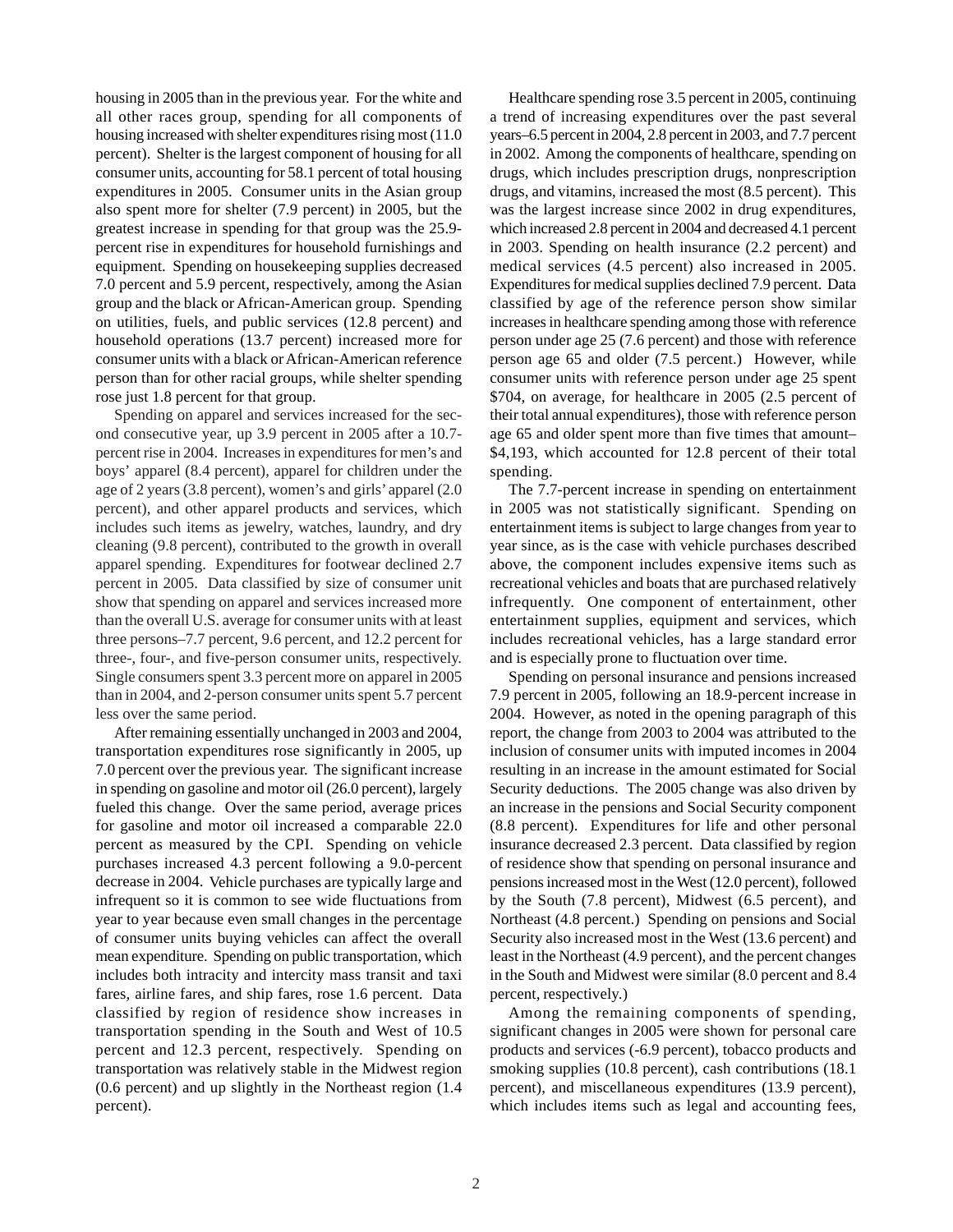|           |  | Table A. Average annual expenditures of all consumer units and percent changes, Consumer Expenditure Survey, |  |  |  |  |  |
|-----------|--|--------------------------------------------------------------------------------------------------------------|--|--|--|--|--|
| 2003-2005 |  |                                                                                                              |  |  |  |  |  |

| Item      | 2003     | 2004     | 2005     |           | Percent Change |
|-----------|----------|----------|----------|-----------|----------------|
|           |          |          |          | 2003-2004 | 2004-2005      |
|           | 115,356  | 116,282  | 117,356  |           |                |
|           | \$51,128 | \$54,453 | \$58,712 |           |                |
| Averages: |          |          |          |           |                |
|           | 48.4     | 48.5     | 48.6     |           |                |
|           | 2.5      | 2.5      | 2.5      |           |                |
|           | 1.3      | 1.3      | 1.3      |           |                |
|           | 1.9      | 1.9      | 2.0      |           |                |
|           | 67       | 68       | 67       |           |                |
|           | \$40,817 | \$43,395 | \$46,409 | 6.3       | 6.9            |
|           | 5,340    | 5,781    | 5,931    | 8.3       | 2.6            |
|           | 3,129    | 3,347    | 3,297    | 7.0       | $-1.5$         |
|           | 442      | 461      | 445      | 4.3       | $-3.5$         |
|           | 825      | 880      | 764      | 6.7       | $-13.G$        |
|           | 328      | 371      | 378      |           |                |
|           | 535      | 561      | 552      | 4.9       | $-1.6$         |
|           | 999      | 1,075    | 1,158    | 7.6       | 7.7            |
|           | 2,211    | 2,434    | 2.634    | 10.1      | 8.2            |
|           | 391      | 459      | 426      | 17.4      | $-7.2$         |
|           | 13,432   | 13,918   | 15,167   | 3.6       | 9.0            |
|           | 7,887    | 7,998    | 8,805    | 1.4       | 10.1           |
|           | 2,811    | 2.927    | 3.183    | 4.1       | 8.7            |
|           | 707      | 753      | 801      | 6.5       | 6.4            |
|           | 529      | 594      | 611      | 12.3      | 2.9            |
|           | 1.497    | 1.646    | 1.767    | 10.0      | 7.4            |
|           | 1,640    | 1,816    | 1,886    | 10.7      | 3.9            |
|           | 7,781    | 7,801    | 8,344    | .3        | 7.0            |
|           | 3.732    | 3,397    | 3,544    | $-9.0$    | 4.3            |
|           | 1,333    | 1,598    | 2,013    | 19.9      | 26.0           |
|           | 2,331    | 2,365    | 2,339    | 1.5       | $-1.1$         |
|           | 385      | 441      | 448      | 14.5      | 1.6            |
|           | 2,416    | 2,574    | 2.664    | 6.5       | 3.5            |
|           | 2,060    | 2,218    | 2,388    | 7.7       | 7.7            |
|           | 527      | 581      | 541      | 10.2      | $-6.9$         |
|           | 127      | 130      | 126      | 2.4       | $-3.1$         |
|           | 783      | 905      | 940      | 15.6      | 3.9            |
|           | 290      | 288      | 319      | $-.7$     | 10.8           |
|           | 606      | 690      | 808      | 13.9      | 17.1           |
|           | 1,370    | 1,408    | 1,663    | 2.8       | 18.1           |
|           | 4,055    | 4,823    | 5,204    | 18.9      | 7.9            |
|           | 397      | 390      | 381      | $-1.8$    | $-2.3$         |
|           | 3,658    | 4,433    | 4,823    | 21.2      | 8.8            |

<sup>1</sup> Income values are derived from "complete income reporters" only in 2003 (see glossary). Starting in 2004, income imputation was introduced and incomes are estimated for all consumer units.

funeral expenses, and finance charges excluding those on mortgages and vehicles. Education expenditures increased 3.9 percent, but this change was not statistically significant. This component includes spending on college tuition, which can fluctuate substantially from year to year. Spending on the remaining components, alcoholic beverages and reading, decreased in 2005 by 7.1 percent and 2.7 percent, respectively.

## **Brief description of the Consumer Expenditure Survey**

The current CE program was begun in 1980. Its principal objective is to collect information on the buying habits of American consumers. Consumer expenditure data are used in a variety of research endeavors by government, business, labor, and academic analysts. In addition, the data are required for regular revision of the CPI.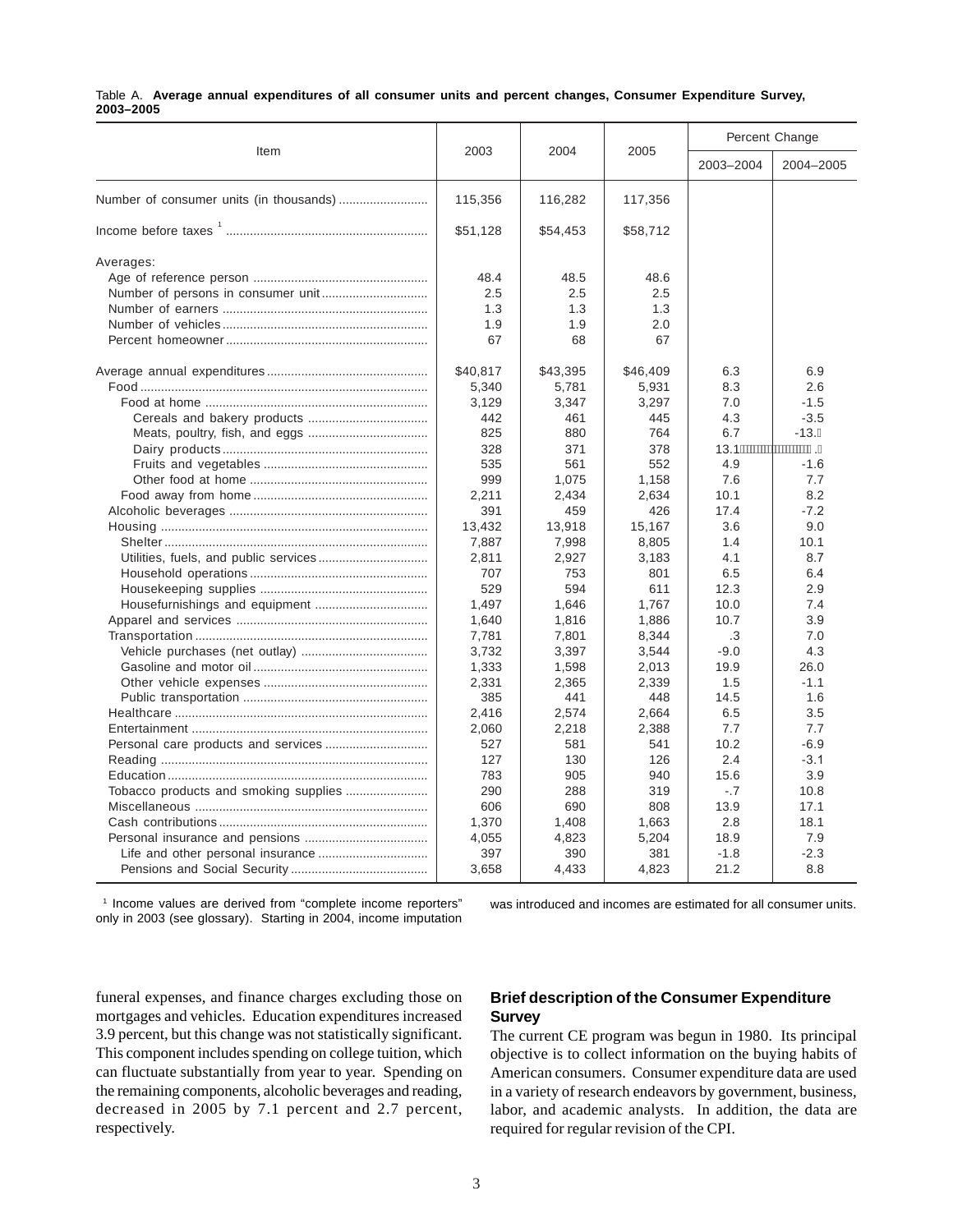| Table B.  Percent distribution of total annual expenditures by major category, Consumer Expenditure Survey, 2002-2005 |  |  |  |
|-----------------------------------------------------------------------------------------------------------------------|--|--|--|
|-----------------------------------------------------------------------------------------------------------------------|--|--|--|

| Item | 2002  | 2003  | 2004  | 2005  |
|------|-------|-------|-------|-------|
|      | 100.0 | 100.0 | 100.0 | 100.0 |
|      | 13.2  | 13.1  | 13.3  | 12.8  |
|      | 7.6   | 7.7   | 7.7   | 7.1   |
|      | 5.6   | 5.4   | 5.6   | 5.7   |
|      | .9    | 1.0   | 1.1   | .9    |
|      |       |       | 32.1  | 32.7  |
|      | 32.7  | 32.9  |       |       |
|      | 4.3   | 4.0   | 4.2   | 4.1   |
|      | 19.1  | 19.1  | 18.0  | 18.0  |
|      | 9.0   | 9.1   | 7.8   | 7.6   |
|      | 3.0   | 3.3   | 3.7   | 4.3   |
|      | 7.0   | 6.7   | 6.5   | 6.0   |
|      | 5.8   | 5.9   | 5.9   | 5.7   |
|      | 5.1   | 5.0   | 5.1   | 5.1   |
|      | 1.3   | 1.3   | 1.3   | 1.2   |
|      | .3    | .3    | .3    | .3    |
|      | 1.8   | 1.9   | 2.1   | 2.0   |
|      | .8    |       | .7    |       |
|      | 1.9   | 1.5   | 1.6   |       |
|      | 3.1   | 3.4   | 3.2   | 3.6   |
|      | 9.6   | 9.9   | 11.1  | 11.2  |
|      | 1.0   | 1. በ  | .9    | .8    |
|      | 8.6   | 9.0   | 10.2  | 10.4  |

The survey, which is conducted by the U.S. Census Bureau for the Bureau of Labor Statistics, consists of two components: a diary, or recordkeeping survey completed by participating consumer units for two consecutive 1-week periods; and an interview survey, in which expenditures of consumer units are obtained in five interviews conducted at 3-month intervals. Results in this report are based on integrated data from both surveys.

Survey participants record dollar amounts for goods and services purchased during the reporting period, whether payment is or is not made at the time of purchase. Expenditure amounts include all sales and excise taxes for all items purchased by the consumer unit for itself or for others. Excluded from both surveys are all business-related expenditures, as well as expenditures for which the consumer unit is reimbursed.

Each component of the survey queries an independent sample of consumer units that is representative of the U.S. population. For the Diary Survey, about 7,500 consumer units are sampled each year. Each consumer unit keeps a diary for two 1-week periods, yielding approximately 15,000 diaries a year. The Interview sample, selected on a rotating panel basis, surveys about 7,500 consumer units each quarter. Each consumer unit is interviewed once per quarter, for 5 consecutive quarters. Data are collected on an ongoing basis in 102 areas of the United States.

The Interview Survey is designed to capture expenditure data that respondents can reasonably recall for a period of 3 months or longer. In general, these expenditures are relatively large, such as for real property, automobiles, and major appliances, as well as those that occur on a regular basis, like rent, utility payments, and insurance premiums. The Interview Survey also collects data on expenditures incurred on leisure trips. Including global estimates of spending for food, it is estimated that about 95 percent of expenditures are covered in the Interview Survey. Nonprescription drugs, household supplies, and personal care items are excluded.

The Diary Survey is designed to capture expenditures on small, frequently purchased items that are normally difficult for respondents to recall. Detailed records of expenses are kept for food and beverages–both at home and in eating places–and for tobacco, housekeeping supplies, nonprescription drugs, and personal care products and services. Expenditures incurred by members of the consumer unit while away from home overnight or longer are excluded from the Diary Survey. Although this survey was designed to collect information on expenditures that could not be recalled easily over an extended period, respondents are asked to report *all* expenses (except those for overnight travel) that the consumer unit incurs during the survey week.

Integrated data from the BLS Diary and Interview Surveys provide a complete accounting of consumer expenditures and income that neither survey alone is designed to do. Data on some expenditure items are collected in only one of the surveys. For example, the Diary Survey does not collect data on expenditures for overnight travel or information on reimbursements, whereas the Interview Survey does. Examples of expenditures for which reimbursements are excluded from the Diary Survey are medical care; automobile repair; and construction, repairs, alterations, and maintenance of property.

For items that are unique to one survey or the other, the choice of which survey to use as the source of data is obvious. However, there is considerable overlap in coverage between the surveys. Consequently, integrating the data presents the problem of determining the appropriate survey component from which to select expenditure items. When data are available from both surveys, the more reliable of the two (as determined by statistical methods) is selected. As a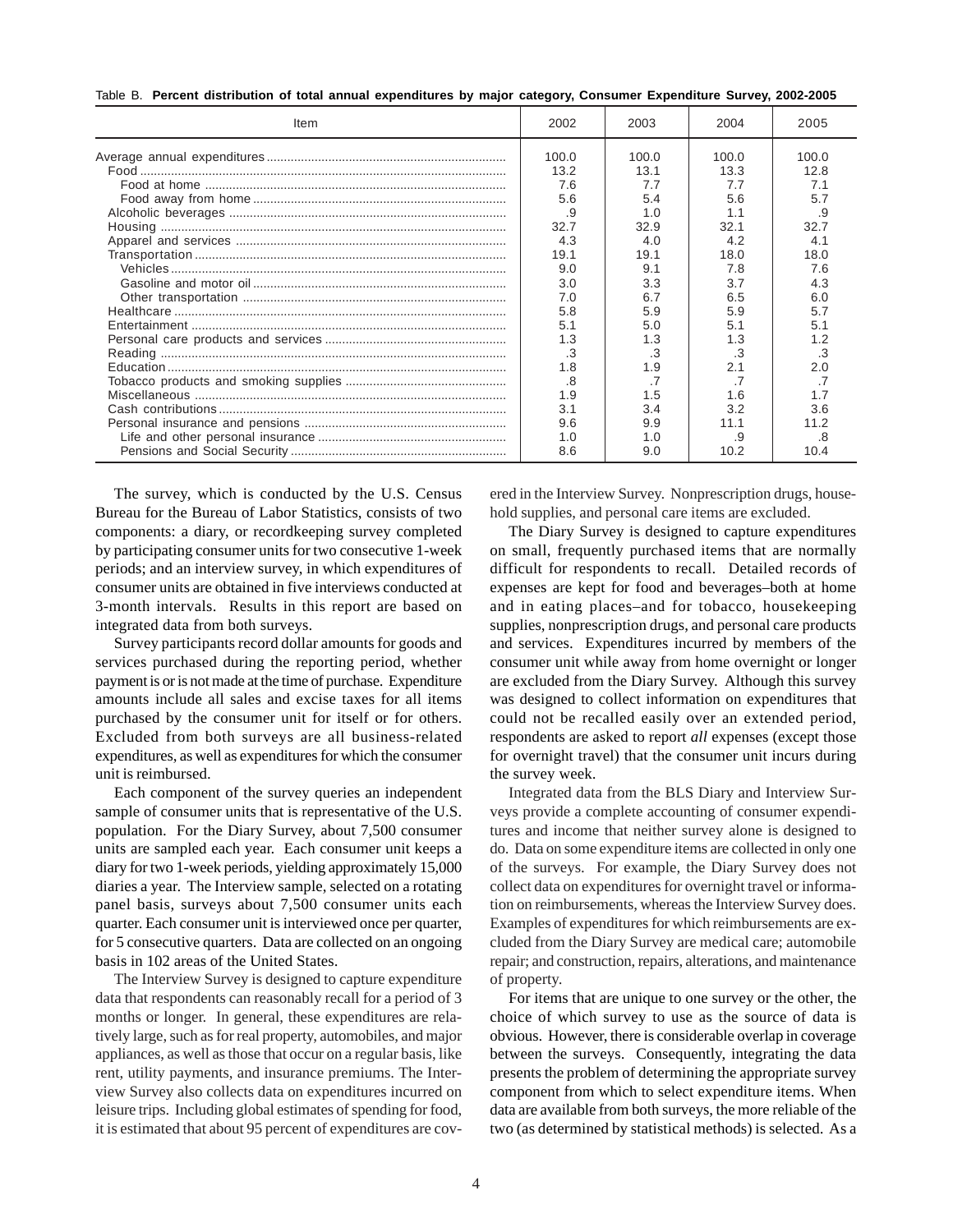result, some items are selected from the Interview Survey, others from the Diary Survey.

Population coverage and definitions of components of the CE differ from those of the CPI. Consumer expenditure data cover the total population, whereas the CPI covers only the population in urban and metropolitan areas. In addition, homeownership is treated differently in the two surveys. Actual expenditures of homeowners are reported in the CE, whereas the CPI uses a rental equivalence approach that estimates the change in the cost of obtaining, in the rental marketplace, services equivalent to those provided by owner-occupied homes.

## **Interpreting the data**

Expenditures are averages for consumer units with specified characteristics, regardless of whether a particular unit incurred an expense for a specific item during the recordkeeping period. The average expenditure for an item may be considerably lower than the expenditure by the CUs that purchased the item. The less frequently an item is purchased, the greater is the difference between the average for all consumer units and the average for those purchasing the item. Also, an individual CU may spend more or less than the average, depending on its particular characteristics. Factors such as income, age of family members, geographic location, and personal preference also influence expenditures. Furthermore, even within groups with similar characteristics, the distribution of expenditures varies substantially. These points should be considered in relating reported averages to individual circumstances.

Users of these survey data should also keep in mind that prices for many goods and services have risen since the survey was conducted. For example, rent, as measured by the CPI, rose 4.9 percent between 2005 (annual average index) and October 2006 (not seasonally adjusted).

In addition, sample surveys are subject to two types of error: sampling and nonsampling. Sampling errors occur because the data are collected from a sample representing the population, rather than from the entire population. Nonsampling errors result from the inability or unwillingness of respondents to provide correct information, differences in interviewers' abilities, mistakes in recording or coding, and other processing errors.

### **Tables and data**

Tables in this report include integrated data from both the diary and interview components of the CE, enabling data users to associate the full range of expenditures with consumers' demographic characteristics. Tables show data classified by income quintile, income class, age of the reference person, size of the consumer unit, composition of the consumer unit, number of earners, housing tenure, type of area (urban-rural), race, Hispanic origin, region of residence, occupation, and education. These are the same classifications published in previous reports and bulletins.

Tables for the aforementioned classifications, but with more detail than is given in this report, can be accessed via the BLS Web site (**http://www.bls.gov/cex**). Also available are tables showing average annual data over a 2-year period for (1) income before taxes, cross-tabulated by age, consumer unit size, or region; (2) single consumers by sex, cross-tabulated by either income or age; and (3) selected Metropolitan Statistical Areas (MSAs). Data are available for 1984–2005. Other survey information available on the Web site includes answers to frequently asked questions, a glossary of terms, and order forms for survey products. Beginning with the 2000 data, estimates of standard errors for integrated Diary and Interview Survey data are also available. Many of the tables that are shown on the BLS Web site are published in biennial reports. The most recent is *Consumer Expenditure Survey, 2002–2003*, Report 990, March 2006.

#### **Other available data**

The 2005 Diary and Interview Survey microdata*–*that is, data on individual consumer units*–*are available on CD-ROM. The Interview Survey files contain expenditure data in two different formats: MTAB files, which present monthly values in an item coding framework based on the CPI pricing scheme; and EXPN files, which organize expenditures by the section of the interview questionnaire in which they are collected. Expenditure values on EXPN files cover different periods, depending on the specific question asked; the files also contain relevant nonexpenditure information not found on the MTAB files. Currently available on CD-ROM are microdata files back to 1990 and for selected earlier years.

The Consumer Expenditure Survey has also begun publishing CE anthologies. These reports include analyses of expenditure data as they apply to various topics of interest, as well as methodological and research articles pertaining to a number of survey topics. The most recently published of these reports, is *Consumer Expenditure Survey Anthology, 2005*, Report 981, (Bureau of Labor Statistics, April 2005).

CE data also are available via the BLS fax-on-demand service, which provides information and data that may be accessed from a touch-tone phone 24 hours a day, 7 days a week, by dialing (202) 691-6325. Voice prompts explain how to obtain the information. Data available from the fax-ondemand service are for the most recent published year. Additional data also are presented in articles in the *Monthly Labor Review*.

For more detailed information on the availability of current and earlier data, contact the Division of Consumer Expenditure Surveys, Bureau of Labor Statistics, Room 3985, 2 Massachusetts Avenue, NE, Washington, DC 20212-0001. Telephone: (202) 691-6900. E-mail: **(cexinfo@bls.gov)**. Internet: **(http://www.bls.gov/cex)**.

Material in this publication is in the public domain and, with appropriate credit, may be reproduced without permission. Information in this report is available upon request to sensory-impaired individuals: Voice phone: (202) 691-5200, Federal Relay Service: 1-800- 877-8339.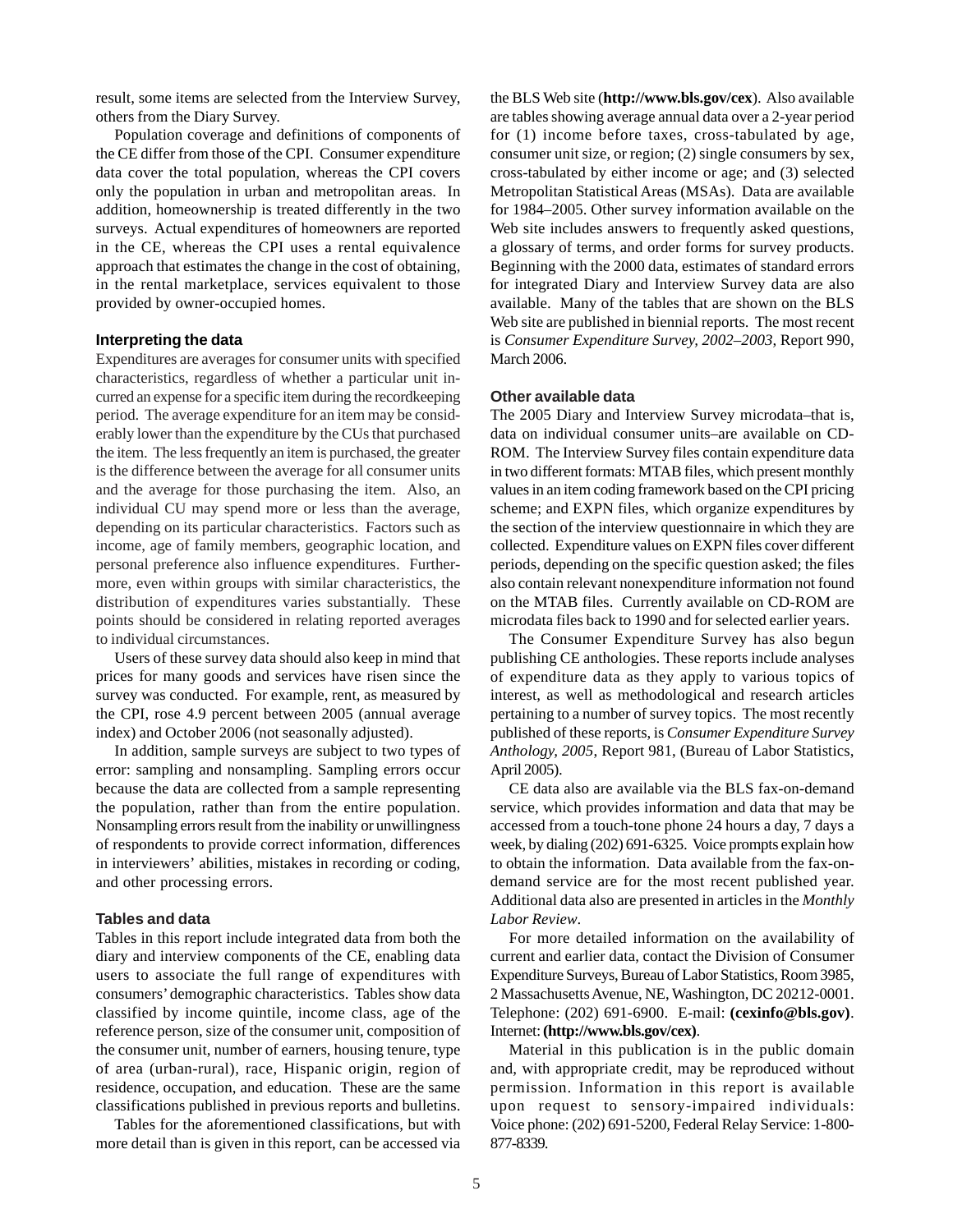## **Glossary**

*Consumer unit.* Members of a household consisting of (a) occupants related by blood, marriage, adoption, or some other legal arrangement; (b) a single person living alone or sharing a household with others, but who is financially independent; or (c) two or more persons living together who share responsibility for at least 2 out of 3 major types of expenses—food, housing, and other expenses. Students living in university-sponsored housing are also included in the sample as separate consumer units.

*Reference person***.** The first member mentioned by the respondent when asked to "Start with the name of the person or one of the persons who owns or rents the home." It is with respect to this person that the relationship of other consumer unit members is determined.

*Total expenditures***.** The transaction costs, including excise and sales taxes, of goods and services acquired during the interview period. Estimates include expenditures for gifts and contributions and payments for pensions and personal insurance.

*Income***.** The combined income earned by all consumer unit members 14 years old or over during the 12 months preceding the interview. The components of income are wages and salaries; self-employment income; Social Security and private and government retirement income; interest, dividends, and rental and other property income; unemployment and workers' compensation and veterans' benefits; public assistance, Supplemental Security Income, and Food Stamps; rent or meals or both as pay; and regular contributions for support, such as alimony and child-support payments.

*Complete income reporters.* In general, a consumer unit that provides values for at least one of the major sources of its income, such as wages and salaries, self-employment income, and Social Security income. Even complete income reporters may not provide a full accounting of all income from all sources. Beginning with the introduction of income imputation with the publication of the 2004 tables, income data are available for all consumer units and data are no longer shown for complete income reporters.

*Quintiles of income before taxes.* Categories of income reporters, ranked in ascending order of income, and divided into five equal groups. The lower limit shown in the quintiles of income before taxes indicates the amount of income before taxes of the lowest-ranked consumer unit in each income quintile.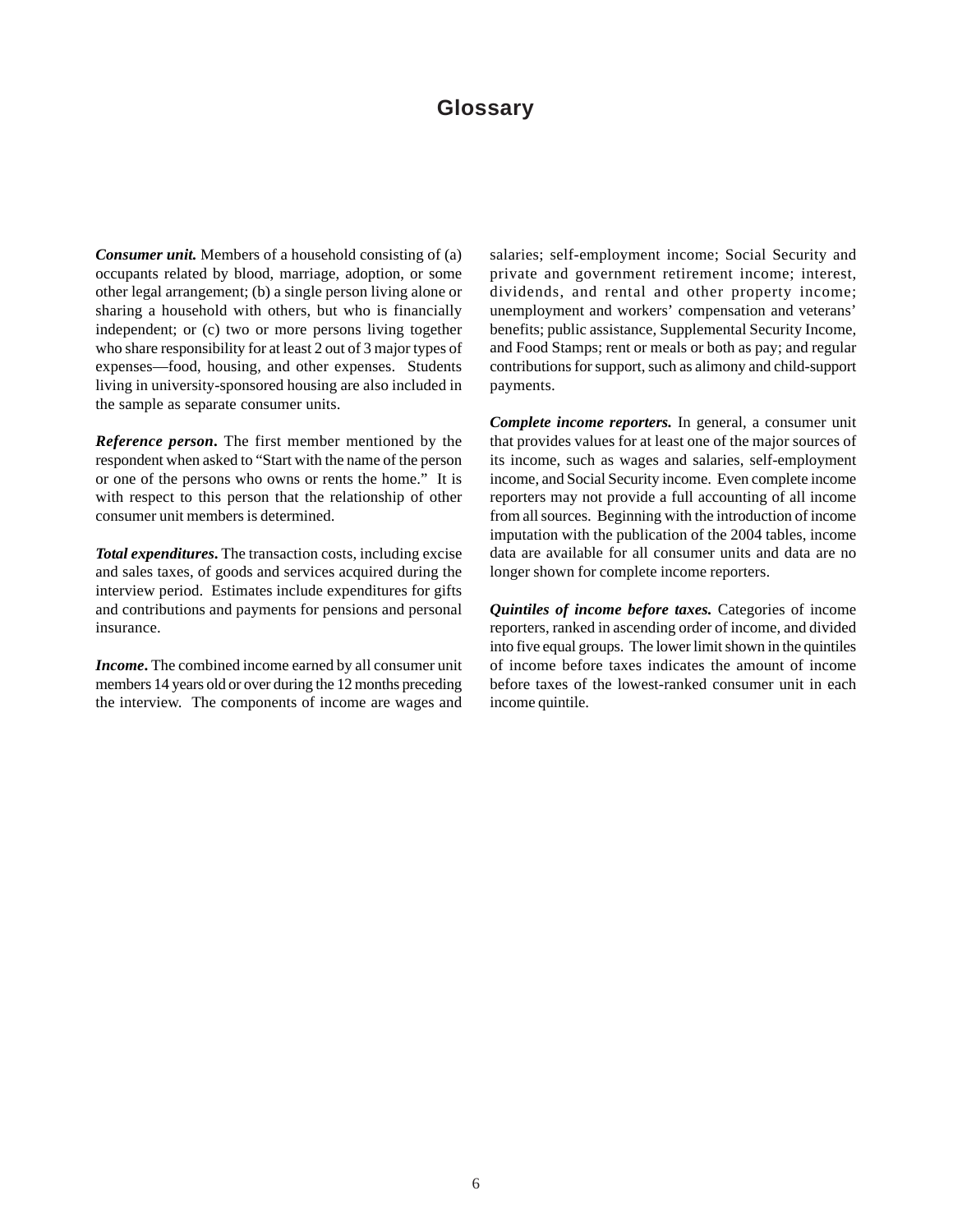| Item                                    | All                                 | Lowest                                 | Second                                        | Third                               | Fourth                                      | Highest                                  |
|-----------------------------------------|-------------------------------------|----------------------------------------|-----------------------------------------------|-------------------------------------|---------------------------------------------|------------------------------------------|
|                                         | consumer                            | 20                                     | 20                                            | 20                                  | 20                                          | 20                                       |
|                                         | units                               | percent                                | percent                                       | percent                             | percent                                     | percent                                  |
| Number of consumer units (in thousands) | 117,356                             | 23,441                                 | 23,477                                        | 23,448                              | 23,497                                      | 23,494                                   |
|                                         | n.a.                                | n.a.                                   | \$17,579                                      | \$33,381                            | \$53,358                                    | \$85,147                                 |
| Consumer unit characteristics:          | \$58,712<br>48.6                    | \$9,676<br>52.2                        | \$25,546<br>51.1                              | \$42,622<br>46.9                    | \$67,813<br>45.7                            | \$147,737<br>47.2                        |
| Average number in consumer unit:        | 2.5<br>.6<br>.3<br>1.3<br>2.0<br>67 | 1.7<br>$\cdot$<br>.4<br>.5<br>.9<br>42 | 2.2<br>.5<br>$\mathcal{A}$<br>.9<br>1.5<br>57 | 2.5<br>.7<br>.3<br>1.4<br>2.0<br>67 | 2.9<br>.8<br>$\cdot$ .2<br>1.8<br>2.5<br>80 | 3.2<br>.8<br>$\cdot$<br>2.1<br>2.9<br>92 |
| Average annual expenditures             | \$46,409                            | \$19.120                               | \$28.921                                      | \$39.098                            | \$54,354                                    | \$90.469                                 |
|                                         | 5,931                               | 3,047                                  | 4.064                                         | 5,295                               | 7,194                                       | 10,051                                   |
|                                         | 3,297                               | 1.980                                  | 2,527                                         | 3.017                               | 3.952                                       | 5.007                                    |
| Cereals and bakery products             | 445                                 | 280                                    | 336                                           | 414                                 | 532                                         | 663                                      |
| Meats, poultry, fish, and eggs          | 764                                 | 471                                    | 602                                           | 688                                 | 930                                         | 1.130                                    |
|                                         | 378                                 | 228                                    | 294                                           | 351                                 | 458                                         | 561                                      |
|                                         | 552                                 | 333                                    | 425                                           | 493                                 | 629                                         | 878                                      |
|                                         | 1,158                               | 668                                    | 871                                           | 1,071                               | 1.403                                       | 1.774                                    |
|                                         | 2,634                               | 1,067                                  | 1,538                                         | 2,277                               | 3,242                                       | 5.044                                    |
|                                         | 426                                 | 174                                    | 258                                           | 364                                 | 528                                         | 807                                      |
|                                         | 15.167                              | 7.529                                  | 10,192                                        | 13,234                              | 16,850                                      | 28.006                                   |
|                                         | 8,805                               | 4,479                                  | 5,756                                         | 7,632                               | 9,721                                       | 16,423                                   |
|                                         | 5,958                               | 1,628                                  | 2,600                                         | 4,573                               | 7,203                                       | 13.771                                   |
|                                         | 2,345                               | 2,718                                  | 2,985                                         | 2,809                               | 2.033                                       | 1,181                                    |
|                                         | 502                                 | 133                                    | 170                                           | 250                                 | 484                                         | 1.470                                    |
| Utilities, fuels, and public services   | 3.183                               | 1,908                                  | 2,656                                         | 3.081                               | 3,588                                       | 4.679                                    |
|                                         | 801                                 | 258                                    | 425                                           | 579                                 | 887                                         | 1.852                                    |
|                                         | 611                                 | 301                                    | 404                                           | 548                                 | 751                                         | 1,052                                    |
| Household furnishings and equipment     | 1.767                               | 584                                    | 951                                           | 1.394                               | 1.904                                       | 4.000                                    |
|                                         | 1,886                               | 857                                    | 1,198                                         | 1,509                               | 2,159                                       | 3,704                                    |
|                                         | 8.344                               | 2.742                                  | 5.330                                         | 7.437                               | 10.504                                      | 15.691                                   |
| Vehicle purchases (net outlay)          | 3.544                               | 878                                    | 2,115                                         | 3.000                               | 4,611                                       | 7,107                                    |
|                                         | 2.013                               | 882                                    | 1.485                                         | 1.997                               | 2.518                                       | 3.182                                    |
|                                         | 2,339                               | 845                                    | 1,514                                         | 2,146                               | 2,929                                       | 4.257                                    |
|                                         | 448                                 | 137                                    | 215                                           | 294                                 | 446                                         | 1,145                                    |
|                                         | 2,664                               | 1,448                                  | 2,329                                         | 2,567                               | 3,012                                       | 3,962                                    |
|                                         | 2.388                               | 891                                    | 1,336                                         | 1,813                               | 2,885                                       | 5,009                                    |
| Personal care products and services     | 541                                 | 253                                    | 353                                           | 472                                 | 621                                         | 1,005                                    |
|                                         | 126                                 | 52                                     | 85                                            | 105                                 | 143                                         | 247                                      |
|                                         | 940                                 | 530                                    | 314                                           | 439                                 | 911                                         | 2,504                                    |
| Tobacco products and smoking supplies   | 319                                 | 260                                    | 339                                           | 377                                 | 342                                         | 278                                      |
|                                         | 808                                 | 312                                    | 485                                           | 707                                 | 1,060                                       | 1,475                                    |
|                                         | 1,663                               | 545                                    | 1,004                                         | 1,222                               | 1,672                                       | 3,869                                    |
| Personal insurance and pensions         | 5,204                               | 481                                    | 1,632                                         | 3,555                               | 6,473                                       | 13,862                                   |
| Life and other personal insurance       | 381                                 | 112                                    | 170                                           | 261                                 | 404                                         | 957                                      |
| Pensions and Social Security            | 4,823                               | 369                                    | 1,463                                         | 3,295                               | 6,069                                       | 12,904                                   |

#### Table 1. **Quintiles of income before taxes: Average annual expenditures and characteristics, Consumer Expenditure Survey, 2005**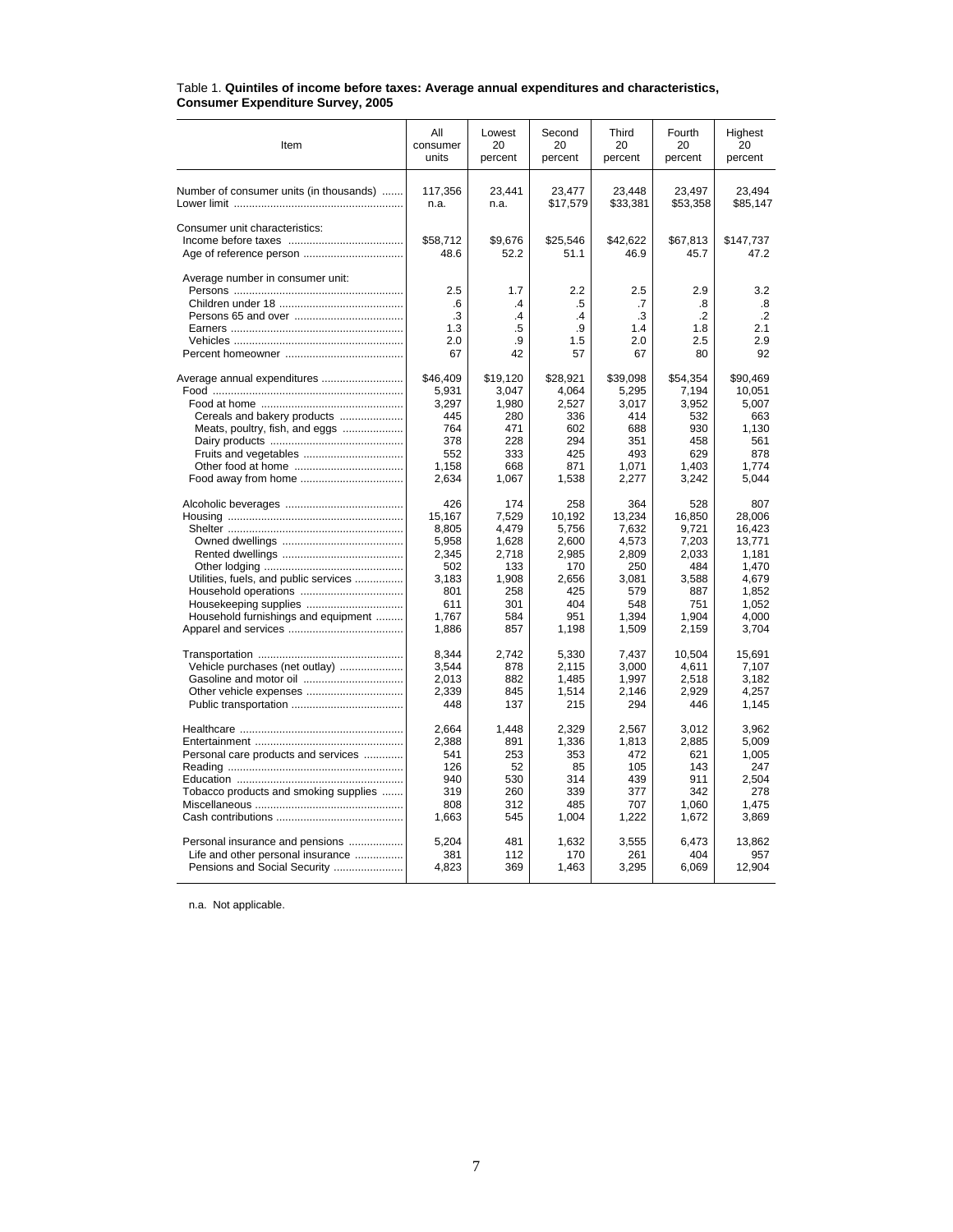## Table 2. **Income before taxes: Average annual expenditures and characteristics, Consumer Expenditure Survey, 2005**

| Item                                                      | All              | Less                 | \$5,000         | \$10,000             | \$15,000         | \$20,000         | \$30,000         | \$40.000         | \$50,000         | \$70.000          |
|-----------------------------------------------------------|------------------|----------------------|-----------------|----------------------|------------------|------------------|------------------|------------------|------------------|-------------------|
|                                                           | consumer         | than                 | to              | to                   | to               | to               | to               | to               | to               | and               |
|                                                           | units            | \$5,000              | \$9,999         | \$14,999             | \$19,999         | \$29,999         | \$39.999         | \$49,999         | \$69,999         | more              |
| Number of consumer units (in thousands)                   | 117,356          | 4,482                | 6,421           | 8,473                | 7,514            | 14,712           | 13,925           | 11,451           | 16,956           | 33,422            |
| Consumer unit characteristics:<br>Age of reference person | \$58.712<br>48.6 | \$796<br>43.6        | \$7,818<br>51.3 | \$12,574<br>56.1     | \$17,423<br>55.2 | \$24,920<br>51.0 | \$34,625<br>47.9 | \$44,659<br>46.8 | \$59,110<br>46.1 | \$126,761<br>46.5 |
| Average number in consumer unit:                          | 2.5<br>.6        | 1.6<br>$\mathcal{A}$ | 1.6<br>.3       | 1.7<br>$\mathcal{A}$ | 2.0<br>.5        | 2.1<br>.5        | 2.4<br>.6        | 2.6<br>.7        | 2.8<br>.7        | 3.1<br>.8         |
|                                                           | .3               | $\cdot$              | .3              | .5                   | .5               | .4               | .3               | .3               | $\cdot$          | $\cdot$           |
|                                                           | 1.3              | .5                   | .4              | .5                   | $\cdot$ 7        | .9               | 1.2              | 1.4              | 1.7              | 2.0               |
|                                                           | 2.0              | .8                   | .8              | 1.0                  | 1.3              | 1.5              | 1.8              | 2.1              | 2.4              | 2.8               |
|                                                           | 67               | 36                   | 33              | 48                   | 53               | 56               | 61               | 68               | 76               | 89                |
| Average annual expenditures                               | \$46,409         | \$19,684             | \$16,111        | \$19,335             | \$22,988         | \$28,361         | \$34,223         | \$40,265         | \$49,029         | \$81,115          |
|                                                           | 5,931            | 3,078                | 2,753           | 3,206                | 3,228            | 3,949            | 4,540            | 5,238            | 6,563            | 9,251             |
|                                                           | 3,297            | 1,822                | 1,840           | 2,135                | 2,122            | 2,531            | 2,630            | 2,964            | 3,652            | 4,706             |
| Cereals and bakery products                               | 445              | 248                  | 253             | 311                  | 290              | 332              | 361              | 399              | 489              | 632               |
| Meats, poultry, fish, and eggs                            | 764              | 437                  | 475             | 497                  | 489              | 611              | 604              | 669              | 882              | 1,060             |
|                                                           | 378              | 208                  | 198             | 248                  | 254              | 290              | 306              | 348              | 421              | 534               |
|                                                           | 552              | 299                  | 293             | 362                  | 375              | 434              | 419              | 495              | 573              | 808               |
|                                                           | 1,158            | 630                  | 621             | 718                  | 714              | 863              | 940              | 1,052            | 1,286            | 1.672             |
|                                                           | 2,634            | 1,256                | 913             | 1,071                | 1,106            | 1,418            | 1,910            | 2,274            | 2,912            | 4,544             |
|                                                           | 426              | 198                  | 161             | 144                  | 204              | 229              | 333              | 366              | 454              | 733               |
|                                                           | 15,167           | 7,776                | 6,442           | 7,554                | 8,923            | 9,966            | 11,922           | 13,532           | 15,443           | 25,138            |
|                                                           | 8,805            | 4,844                | 3,878           | 4,415                | 5,062            | 5,698            | 6,787            | 7,771            | 8,956            | 14,723            |
|                                                           | 5,958            | 2,126                | 1,020           | 1,638                | 2,060            | 2,533            | 3,607            | 4,702            | 6,320            | 12,126            |
|                                                           | 2,345            | 2,453                | 2,761           | 2,677                | 2,893            | 2,984            | 2,971            | 2,800            | 2,272            | 1,382             |
|                                                           | 502              | 264                  | 97              | 100                  | 109              | 180              | 209              | 269              | 363              | 1,215             |
| Utilities, fuels, and public services                     | 3,183            | 1,707                | 1,694           | 2,024                | 2,357            | 2,633            | 2,874            | 3,163            | 3,423            | 4,404             |
|                                                           | 801              | 252                  | 193             | 265                  | 350              | 420              | 502              | 605              | 751              | 1,611             |
| Housekeeping supplies                                     | 611              | 266                  | 251             | 309                  | 389              | 393              | 460              | 546              | 667              | 963               |
| Household furnishings and equipment                       | 1,767            | 707                  | 427             | 542                  | 765              | 822              | 1,300            | 1,447            | 1,646            | 3,436             |
|                                                           | 1,886            | 1,006                | 766             | 918                  | 819              | 1,112            | 1,473            | 1,440            | 1,978            | 3,233             |
|                                                           | 8,344            | 2,801                | 2,274           | 2,488                | 3,657            | 5,644            | 6,185            | 7,820            | 9,840            | 14,296            |
| Vehicle purchases (net outlay)                            | 3,544            | 988                  | 781             | 580                  | 1,192            | 2,460            | 2,289            | 3,221            | 4,423            | 6,362             |
|                                                           | 2,013            | 872                  | 701             | 925                  | 1,122            | 1,454            | 1,793            | 2,059            | 2,390            | 3,026             |
|                                                           | 2,339            | 767                  | 649             | 878                  | 1,178            | 1,517            | 1,863            | 2,228            | 2,646            | 3,943             |
|                                                           | 448              | 174                  | 143             | 105                  | 165              | 213              | 240              | 311              | 381              | 964               |
|                                                           | 2,664            | 1,121                | 1,089           | 1,678                | 2,101            | 2,251            | 2,354            | 2,784            | 2,738            | 3,775             |
|                                                           | 2.388            | 857                  | 801             | 855                  | 1,085            | 1,203            | 1,676            | 1,950            | 2.399            | 4,515             |
| Personal care products and services                       | 541              | 234                  | 213             | 270                  | 295              | 346              | 402              | 497              | 562              | 898               |
|                                                           | 126              | 48                   | 37              | 59                   | 78               | 79               | 94               | 111              | 127              | 221               |
|                                                           | 940              | 1,189                | 465             | 381                  | 215              | 301              | 366              | 494              | 644              | 2,123             |
| Tobacco products and smoking supplies                     | 319              | 239                  | 260             | 258                  | 299              | 326              | 391              | 364              | 372              | 286               |
|                                                           | 808              | 310                  | 183             | 373                  | 412              | 412              | 693              | 688              | 985              | 1,357             |
|                                                           | 1,663            | 482                  | 373             | 626                  | 795              | 1,002            | 1,124            | 1,235            | 1,502            | 3,272             |
| Personal insurance and pensions                           | 5,204            | 346                  | 295             | 523                  | 876              | 1,542            | 2,671            | 3.745            | 5,420            | 12,016            |
| Life and other personal insurance                         | 381              | 96                   | 73              | 129                  | 152              | 168              | 208              | 274              | 340              | 817               |
| Pensions and Social Security                              | 4,823            | 250                  | 222             | 394                  | 723              | 1,374            | 2,463            | 3,471            | 5,080            | 11,199            |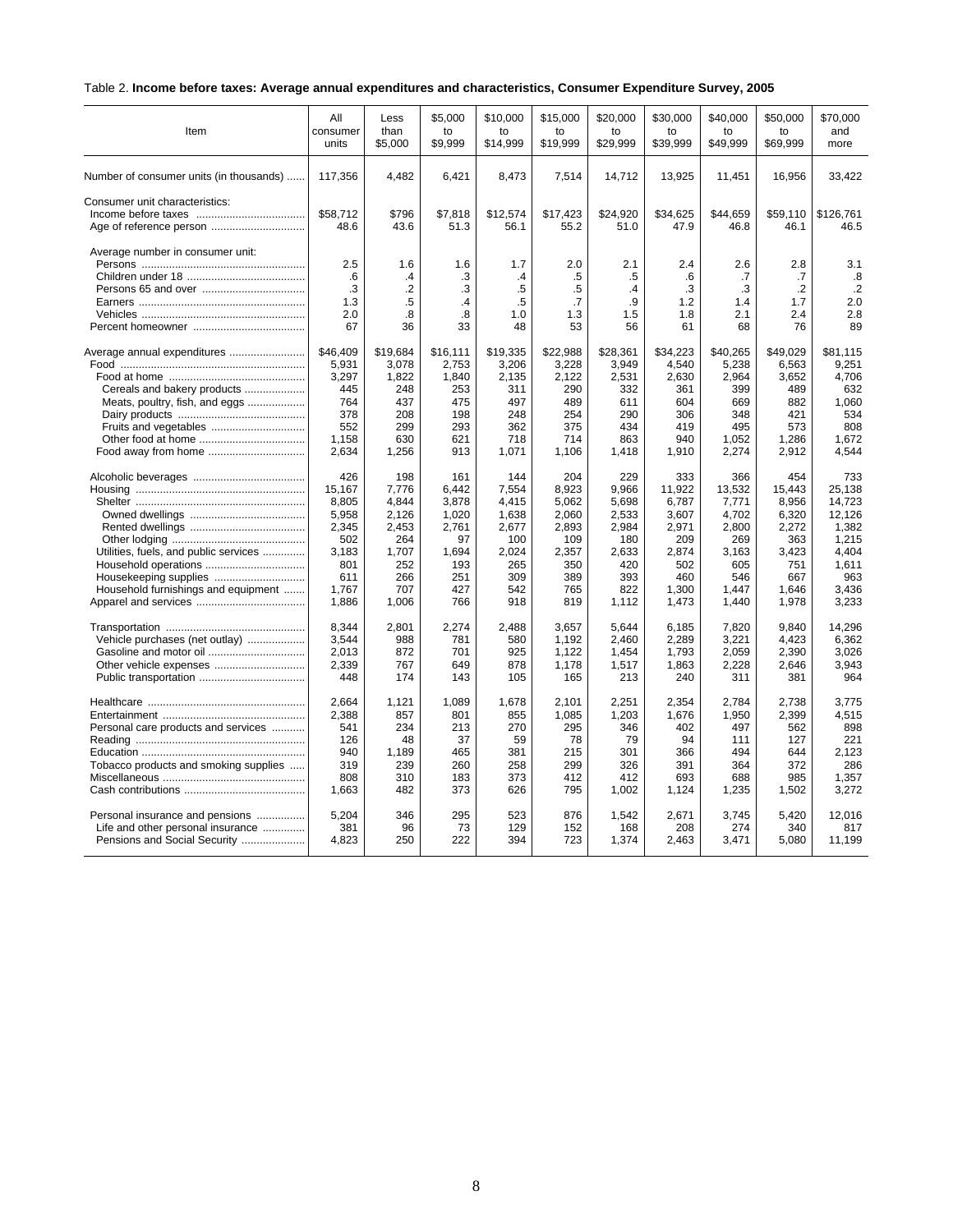|      | Table 3. Higher income before taxes: Average annual expenditures and characteristics, Consumer Expenditure Survey, |  |  |
|------|--------------------------------------------------------------------------------------------------------------------|--|--|
| 2005 |                                                                                                                    |  |  |

| Item                                    | All                    | Less                   | \$70,000                    | \$80,000                    | \$100,000                   | \$100,000                   | \$120,000                   | \$150,000              |
|-----------------------------------------|------------------------|------------------------|-----------------------------|-----------------------------|-----------------------------|-----------------------------|-----------------------------|------------------------|
|                                         | consumer               | than                   | to                          | to                          | and                         | to                          | to                          | and                    |
|                                         | units                  | \$70,000               | \$79,999                    | \$99,999                    | more                        | \$119,999                   | \$149,999                   | more                   |
| Number of consumer units (in thousands) | 117,356                | 83,934                 | 6,725                       | 9,448                       | 17,248                      | 6,065                       | 4,719                       | 6,464                  |
| Consumer unit characteristics:          | \$58,712<br>48.6       | \$31,616<br>49.4       | \$74,523<br>44.8            | \$88,931<br>46.2            | \$167,851<br>47.4           | \$108,670<br>47.2           | \$132,190<br>47.2           | \$249,411<br>47.7      |
| Average number in consumer unit:        | 2.5<br>.6<br>.3<br>1.3 | 2.2<br>.6<br>.4<br>1.1 | 3.0<br>.8<br>$\cdot$<br>1.8 | 3.1<br>.8<br>$\cdot$<br>2.0 | 3.2<br>.8<br>$\cdot$<br>2.1 | 3.2<br>.8<br>$\cdot$<br>2.1 | 3.2<br>.8<br>$\cdot$<br>2.2 | 3.2<br>.9<br>.1<br>2.0 |
|                                         | 2.0                    | 1.6                    | 2.5                         | 2.8                         | 2.9                         | 2.8                         | 2.9                         | 3.0                    |
|                                         | 67                     | 59                     | 82                          | 88                          | 93                          | 91                          | 93                          | 95                     |
| Average annual expenditures             | \$46,409               | \$32.444               | \$57,697                    | \$65,280                    | \$99,128                    | \$78,351                    | \$88,974                    | \$125,934              |
|                                         | 5,931                  | 4,535                  | 7,421                       | 8,060                       | 10,702                      | 9,349                       | 10,171                      | 12,324                 |
|                                         | 3,297                  | 2,698                  | 4,043                       | 4,244                       | 5,261                       | 4,940                       | 5,152                       | 5,630                  |
| Cereals and bakery products             | 445                    | 366                    | 548                         | 578                         | 700                         | 686                         | 699                         | 712                    |
| Meats, poultry, fish, and eggs          | 764                    | 639                    | 894                         | 998                         | 1,168                       | 1,131                       | 1,153                       | 1,213                  |
|                                         | 378                    | 312                    | 472                         | 484                         | 590                         | 553                         | 572                         | 636                    |
|                                         | 552                    | 443                    | 661                         | 704                         | 932                         | 785                         | 941                         | 1,058                  |
|                                         | 1,158                  | 940                    | 1,467                       | 1,481                       | 1,871                       | 1,785                       | 1,787                       | 2,011                  |
|                                         | 2,634                  | 1,836                  | 3,378                       | 3,816                       | 5,442                       | 4,409                       | 5,020                       | 6,693                  |
|                                         | 426                    | 297                    | 514                         | 610                         | 896                         | 665                         | 718                         | 1.235                  |
|                                         | 15,167                 | 11,172                 | 17,849                      | 20,505                      | 30,563                      | 23,641                      | 27,393                      | 39,358                 |
|                                         | 8.805                  | 6.448                  | 10.394                      | 11.750                      | 18.040                      | 13.462                      | 16.192                      | 23.685                 |
|                                         | 5,958                  | 3,502                  | 7,919                       | 9,507                       | 15,202                      | 11,027                      | 13,969                      | 20,019                 |
|                                         | 2.345                  | 2.728                  | 1,896                       | 1.489                       | 1,123                       | 1.300                       | 1,086                       | 985                    |
|                                         | 502                    | 218                    | 579                         | 754                         | 1,715                       | 1,135                       | 1,137                       | 2,681                  |
| Utilities, fuels, and public services   | 3.183                  | 2.697                  | 3,682                       | 4.094                       | 4,856                       | 4.400                       | 4,636                       | 5.443                  |
|                                         | 801                    | 478                    | 975                         | 1,289                       | 2,036                       | 1,434                       | 1,593                       | 2,924                  |
|                                         | 611                    | 461                    | 718                         | 811                         | 1,158                       | 1,105                       | 1,144                       | 1,216                  |
| Household furnishings and equipment     | 1,767                  | 1,088                  | 2,081                       | 2,561                       | 4,473                       | 3,240                       | 3,828                       | 6,090                  |
|                                         | 1,886                  | 1,327                  | 2,147                       | 2,503                       | 4,097                       | 2,998                       | 3,573                       | 5,490                  |
|                                         | 8,344                  | 5,973                  | 10,761                      | 12,137                      | 16,859                      | 15,108                      | 15,685                      | 19,357                 |
| Vehicle purchases (net outlay)          | 3,544                  | 2,422                  | 4,517                       | 5,093                       | 7,777                       | 7,388                       | 6,940                       | 8,753                  |
|                                         | 2,013                  | 1,610                  | 2,603                       | 2,935                       | 3,242                       | 3,168                       | 3,214                       | 3,332                  |
|                                         | 2,339                  | 1,699                  | 3,126                       | 3,456                       | 4,529                       | 3,756                       | 4.443                       | 5,316                  |
|                                         | 448                    | 242                    | 515                         | 654                         | 1,311                       | 796                         | 1,087                       | 1,956                  |
|                                         | 2,664                  | 2,220                  | 3,278                       | 3,533                       | 4,104                       | 3,782                       | 3,908                       | 4,549                  |
|                                         | 2,388                  | 1,534                  | 3,438                       | 3,225                       | 5,656                       | 3,853                       | 5,613                       | 7,369                  |
| Personal care products and services     | 541                    | 395                    | 652                         | 721                         | 1,098                       | 868                         | 1,077                       | 1,326                  |
|                                         | 126                    | 89                     | 150                         | 177                         | 274                         | 224                         | 232                         | 351                    |
|                                         | 940                    | 468                    | 1,247                       | 1,247                       | 2,947                       | 2,040                       | 2,100                       | 4,414                  |
| Tobacco products and smoking supplies   | 319                    | 332                    | 274                         | 341                         | 260                         | 324                         | 238                         | 216                    |
|                                         | 808                    | 589                    | 1,013                       | 1,107                       | 1,627                       | 1,334                       | 1,379                       | 2,081                  |
|                                         | 1,663                  | 1,023                  | 1,689                       | 2,211                       | 4,471                       | 2,781                       | 3,473                       | 6,785                  |
| Personal insurance and pensions         | 5,204                  | 2,492                  | 7,265                       | 8,904                       | 15,573                      | 11,384                      | 13,414                      | 21,079                 |
| Life and other personal insurance       | 381                    | 208                    | 422                         | 582                         | 1,100                       | 628                         | 740                         | 1,805                  |
| Pensions and Social Security            | 4.823                  | 2,284                  | 6,843                       | 8,322                       | 14,473                      | 10,756                      | 12,675                      | 19,274                 |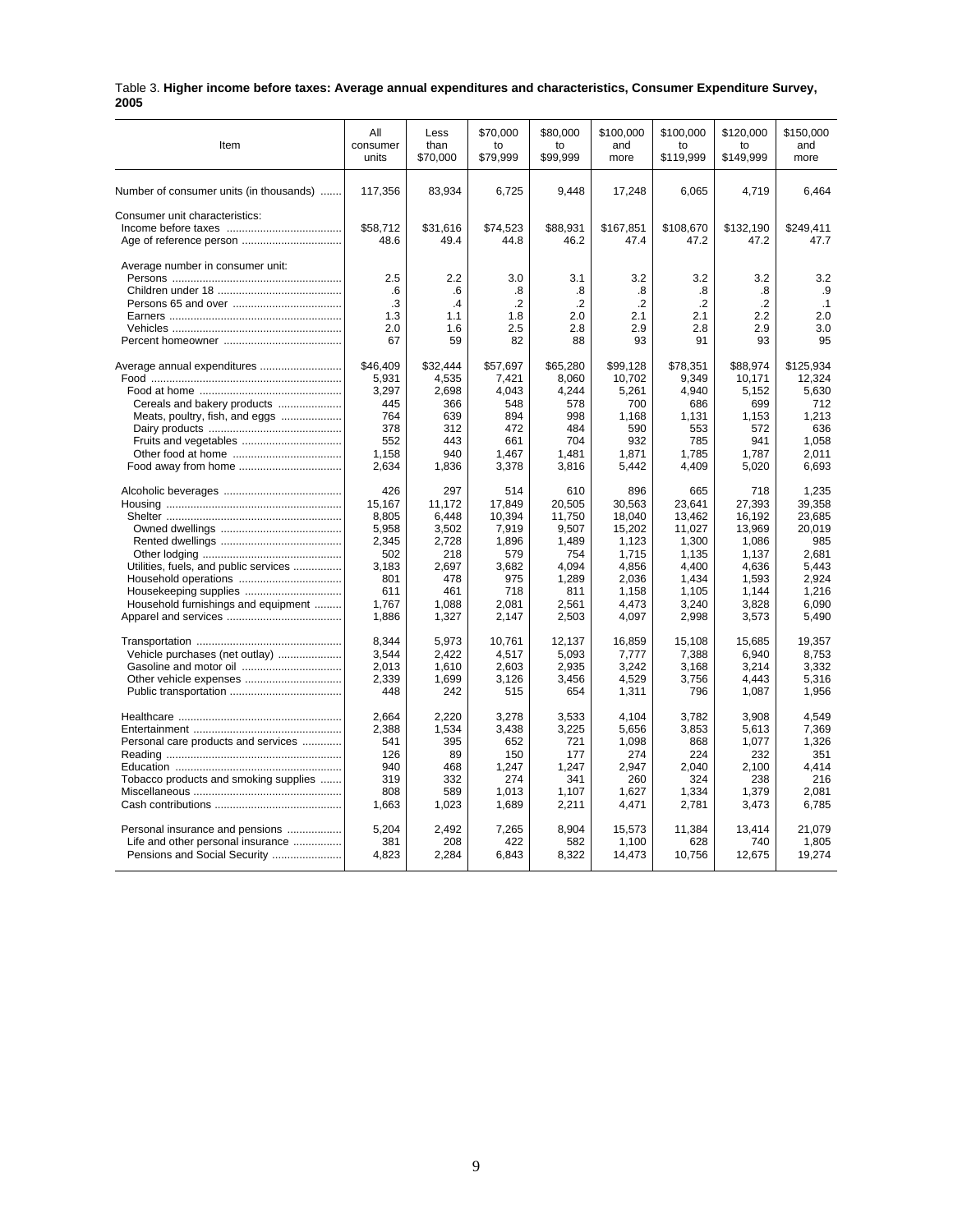## Table 4. **Age of reference person: Average annual expenditures and characteristics, Consumer Expenditure Survey, 2005**

| Item                                                                                                                                                 | All<br>consumer<br>units                                                                 | Under<br>25<br>years                                                                    | 25-34<br>years                                                                             | 35-44<br>years                                                                              | 45-54<br>years                                                                            | 55-64<br>years                                                                           | 65 years<br>and older                                                                  | 65-74<br>years                                                                           | 75 years<br>and older                                                               |
|------------------------------------------------------------------------------------------------------------------------------------------------------|------------------------------------------------------------------------------------------|-----------------------------------------------------------------------------------------|--------------------------------------------------------------------------------------------|---------------------------------------------------------------------------------------------|-------------------------------------------------------------------------------------------|------------------------------------------------------------------------------------------|----------------------------------------------------------------------------------------|------------------------------------------------------------------------------------------|-------------------------------------------------------------------------------------|
| Number of consumer units (in thousands)                                                                                                              | 117,356                                                                                  | 8.543                                                                                   | 19,635                                                                                     | 23,835                                                                                      | 24,393                                                                                    | 18,104                                                                                   | 22,847                                                                                 | 11,505                                                                                   | 11,342                                                                              |
| Consumer unit characteristics:<br>Age of reference person                                                                                            | \$58.712<br>48.6                                                                         | \$27.494<br>21.5                                                                        | \$55.066<br>29.5                                                                           | \$72,699<br>39.7                                                                            | \$75,266<br>49.3                                                                          | \$64,156<br>59.3                                                                         | \$36.936<br>75.2                                                                       | \$45,202<br>69.1                                                                         | \$28.552<br>81.4                                                                    |
| Average number in consumer unit:                                                                                                                     | 2.5<br>.6<br>.3<br>1.3<br>2.0<br>67                                                      | 2.1<br>.5<br>(1)<br>1.4<br>1.3<br>19                                                    | 2.8<br>1.1<br>(1)<br>1.5<br>1.8<br>48                                                      | 3.2<br>1.3<br>(1)<br>1.7<br>2.1<br>69                                                       | 2.7<br>.6<br>(1)<br>1.7<br>2.4<br>75                                                      | 2.1<br>$\cdot$<br>$\cdot$ 1<br>1.3<br>2.2<br>82                                          | 1.7<br>$\cdot$ 1<br>1.4<br>.5<br>1.6<br>80                                             | 1.9<br>$\cdot$ 1<br>1.4<br>.7<br>1.9<br>83                                               | 1.5<br>(1)<br>1.3<br>$\cdot$<br>1.2<br>78                                           |
| Average annual expenditures<br>Cereals and bakery products<br>Meats, poultry, fish, and eggs<br>Fruits and vegetables                                | \$46.409<br>5,931<br>3.297<br>445<br>764<br>378<br>552<br>1,158<br>2,634                 | \$27,776<br>3,933<br>1.917<br>273<br>449<br>214<br>298<br>684<br>2,015                  | \$45,068<br>5,639<br>2.945<br>387<br>654<br>348<br>461<br>1,094<br>2,694                   | \$55,190<br>7,359<br>4.121<br>564<br>963<br>479<br>663<br>1,452<br>3,238                    | \$55.854<br>6,980<br>3.807<br>499<br>918<br>433<br>614<br>1,342<br>3,173                  | \$49.592<br>6,202<br>3.487<br>465<br>827<br>377<br>626<br>1,192<br>2,715                 | \$32.866<br>4,163<br>2,605<br>366<br>569<br>308<br>490<br>871<br>1,558                 | \$38.573<br>4,899<br>2,967<br>405<br>691<br>344<br>553<br>974<br>1,933                   | \$27.018<br>3,388<br>2,222<br>326<br>440<br>269<br>424<br>762<br>1,166              |
| Utilities, fuels, and public services<br>Household furnishings and equipment                                                                         | 426<br>15,167<br>8,805<br>5,958<br>2,345<br>502<br>3.183<br>801<br>611<br>1.767<br>1,886 | 401<br>8,940<br>5,538<br>1,263<br>4,085<br>190<br>1,755<br>387<br>242<br>1.018<br>1,577 | 478<br>15,516<br>9.491<br>5,206<br>4,043<br>241<br>2,909<br>1,004<br>504<br>1.608<br>2,082 | 511<br>18,482<br>10,835<br>7,936<br>2,473<br>427<br>3,569<br>1,145<br>716<br>2.216<br>2,365 | 458<br>17,258<br>10,281<br>7,686<br>1,826<br>770<br>3,693<br>668<br>717<br>1.899<br>2,318 | 454<br>15,769<br>8,686<br>6,650<br>1,290<br>747<br>3,427<br>689<br>736<br>2.231<br>1,784 | 248<br>11,058<br>5,836<br>3,903<br>1,492<br>440<br>2,813<br>650<br>534<br>1,225<br>957 | 325<br>12,474<br>6,423<br>4,664<br>1,140<br>619<br>3,091<br>677<br>644<br>1.640<br>1,313 | 167<br>9,612<br>5,240<br>3,132<br>1,850<br>258<br>2,531<br>623<br>418<br>800<br>584 |
| Vehicle purchases (net outlay)                                                                                                                       | 8.344<br>3.544<br>2.013<br>2,339<br>448                                                  | 5.987<br>2.721<br>1,538<br>1,536<br>191                                                 | 8,798<br>3.949<br>2.123<br>2,361<br>366                                                    | 9.945<br>4.407<br>2,379<br>2,669<br>490                                                     | 9.795<br>3.945<br>2.424<br>2,850<br>576                                                   | 8.908<br>3.756<br>2.101<br>2,513<br>537                                                  | 5.171<br>2.007<br>1,208<br>1,594<br>362                                                | 6,568<br>2.608<br>1,567<br>1,926<br>467                                                  | 3.754<br>1.398<br>843<br>1,257<br>256                                               |
| Personal care products and services<br>Tobacco products and smoking supplies<br>Personal insurance and pensions<br>Life and other personal insurance | 2.664<br>2,388<br>541<br>126<br>940<br>319<br>808<br>1,663<br>5,204<br>381               | 704<br>1,393<br>337<br>49<br>1,359<br>308<br>263<br>393<br>2,133<br>45                  | 1.522<br>2,455<br>504<br>89<br>779<br>307<br>697<br>1,080<br>5,123<br>219                  | 2.272<br>2,765<br>627<br>121<br>931<br>357<br>791<br>1,735<br>6,929<br>397                  | 2.672<br>3,034<br>627<br>143<br>1,769<br>427<br>949<br>2,076<br>7,348<br>474              | 3.410<br>2,429<br>550<br>167<br>733<br>336<br>981<br>1,960<br>5,909<br>541               | 4.193<br>1,593<br>462<br>143<br>211<br>165<br>839<br>1,889<br>1,775<br>403             | 4.176<br>2,143<br>495<br>154<br>256<br>228<br>1,037<br>1,925<br>2,580<br>449             | 4.210<br>1,032<br>427<br>132<br>165<br>102<br>635<br>1,852<br>959<br>357            |
| Pensions and Social Security                                                                                                                         | 4,823                                                                                    | 2,088                                                                                   | 4,903                                                                                      | 6,532                                                                                       | 6,874                                                                                     | 5,368                                                                                    | 1,372                                                                                  | 2,132                                                                                    | 601                                                                                 |

<sup>1</sup> Value less than 0.05.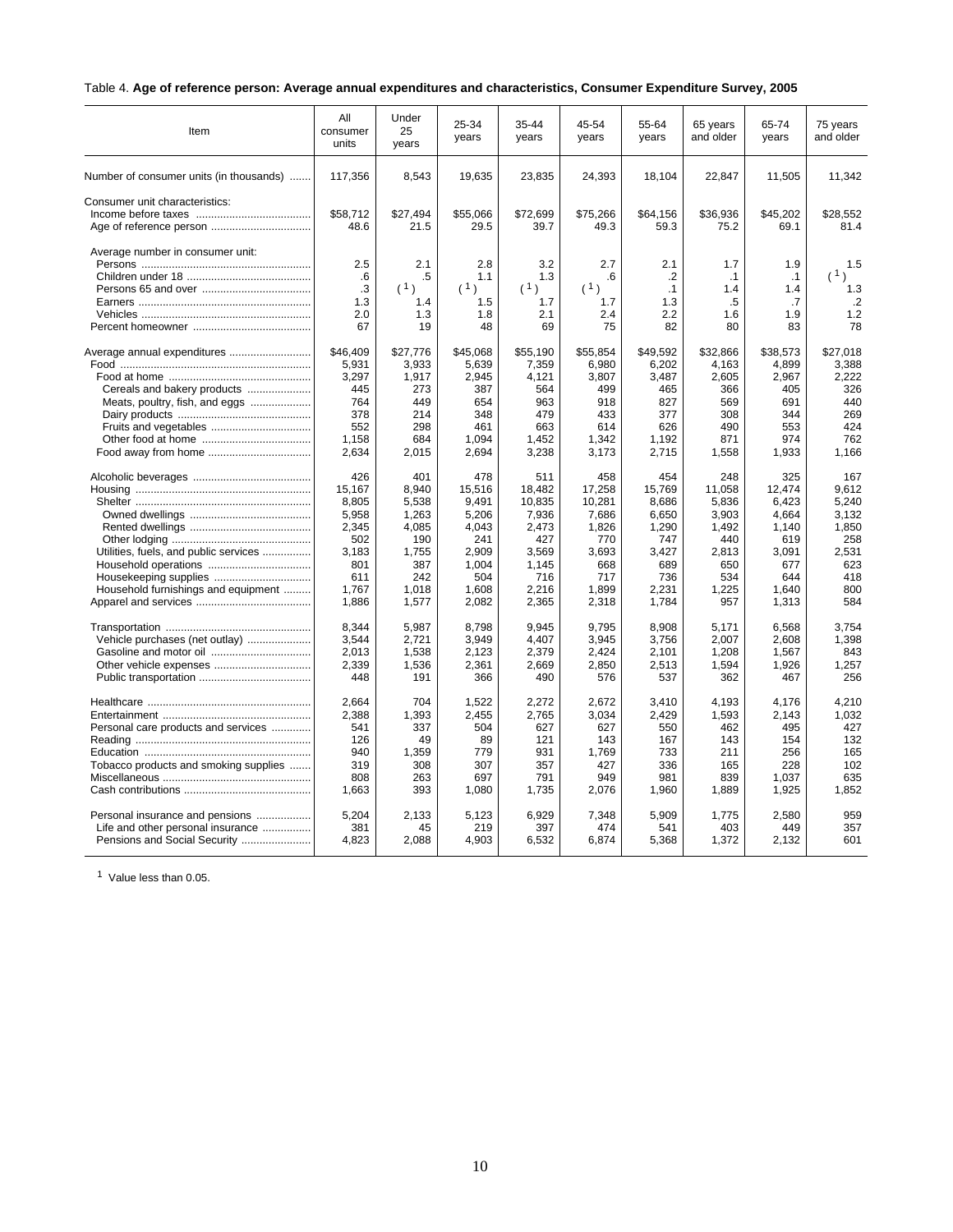#### Table 5. **Size of consumer unit: Average annual expenditures and characteristics, Consumer Expenditure Survey, 2005**

|                                         |                          |                | Two or more persons |                |                  |                 |                            |
|-----------------------------------------|--------------------------|----------------|---------------------|----------------|------------------|-----------------|----------------------------|
| Item                                    | All<br>consumer<br>units | One<br>person  | Total               | Two<br>persons | Three<br>persons | Four<br>persons | Five or<br>more<br>persons |
| Number of consumer units (in thousands) | 117,356                  | 34,339         | 83,017              | 37,489         | 18,451           | 15,807          | 11,270                     |
| Consumer unit characteristics:          |                          |                |                     |                |                  |                 |                            |
|                                         | \$58,712                 | \$30,290       | \$70,468            | \$62,195       | \$74,069         | \$78,183        | \$81,275                   |
|                                         | 48.6                     | 52.8           | 46.9                | 52.8           | 43.6             | 40.9            | 40.9                       |
| Average number in consumer unit:        |                          |                |                     |                |                  |                 |                            |
|                                         | 2.5                      | 1.0            | 3.1                 | 2.0            | 3.0              | 4.0             | 5.7                        |
|                                         | .6                       | n.a.           | .9                  | $\cdot$ 1      | .8               | 1.6             | 2.8                        |
|                                         | .3                       | .3             | .3                  | .5             | .2               | $\cdot$ 1       | $\cdot$ 1                  |
|                                         | 1.3                      | .6             | 1.6                 | 1.3            | 1.8              | 2.0             | 2.2                        |
|                                         | 2.0                      | 1.1            | 2.3                 | 2.2            | 2.4              | 2.5             | 2.5                        |
|                                         | 67                       | 53             | 73                  | 75             | 70               | 74              | 73                         |
|                                         | \$46,409                 | \$26,773       | \$54,483            | \$48,492       | \$55,096         | \$62,215        | \$62,618                   |
|                                         | 5,931                    | 3.073          | 7,085               | 5,851          | 7,088            | 8,622           | 9.078                      |
|                                         | 3,297                    | 1.638          | 3.965               | 3.142          | 3.925            | 4.846           | 5.583                      |
|                                         | 445                      | 227            | 533                 | 411            | 513              | 666             | 793                        |
| Meats, poultry, fish, and eggs          | 764                      | 332            | 938                 | 738            | 941              | 1,140           | 1,332                      |
|                                         | 378<br>552               | 193<br>290     | 453<br>657          | 350<br>543     | 448<br>645       | 556<br>780      | 668<br>889                 |
|                                         | 1,158                    | 597            | 1,384               | 1,100          | 1,378            | 1,704           | 1,901                      |
|                                         | 2.634                    | 1,435          | 3,120               | 2,709          | 3.163            | 3,776           | 3,495                      |
|                                         |                          |                |                     |                |                  |                 |                            |
|                                         | 426                      | 327            | 466                 | 507            | 485              | 412             | 377                        |
|                                         | 15.167                   | 9.835          | 17,366              | 15,273         | 17,466           | 20,076          | 20.342                     |
|                                         | 8,805                    | 6,179          | 9,891               | 8,704          | 10,006           | 11,333          | 11,626                     |
|                                         | 5,958                    | 3,055          | 7,159               | 6,052          | 7,086            | 8,702           | 8,795                      |
|                                         | 2,345                    | 2,889          | 2,120               | 1,966          | 2,341            | 2,066           | 2.344                      |
|                                         | 502                      | 235            | 612                 | 686            | 579              | 566             | 487                        |
|                                         | 3.183<br>801             | 2.024<br>383   | 3.663<br>973        | 3.270<br>675   | 3,725<br>1,064   | 4.059<br>1,434  | 4.313<br>1.169             |
|                                         | 611                      | 321            | 728                 | 673            | 682              | 843             | 824                        |
| Household furnishings and equipment     | 1,767                    | 928            | 2,111               | 1,951          | 1.988            | 2,406           | 2,410                      |
|                                         | 1,886                    | 980            | 2,253               | 1,657          | 2,441            | 2,850           | 3,123                      |
|                                         |                          |                |                     |                |                  |                 |                            |
|                                         | 8,344                    | 4,030          | 10,128              | 9,124          | 10,438           | 11,553          | 10,963                     |
|                                         | 3,544<br>2,013           | 1,395<br>1,032 | 4,433<br>2,419      | 4,043<br>2,043 | 4,639<br>2,524   | 5,044<br>2,802  | 4,536<br>2,964             |
|                                         | 2,339                    | 1,336          | 2,753               | 2,489          | 2,796            | 3,160           | 2,992                      |
|                                         | 448                      | 267            | 523                 | 549            | 479              | 548             | 471                        |
|                                         |                          |                |                     |                |                  |                 |                            |
|                                         | 2.664                    | 1.750          | 3.042               | 3.359          | 2.815            | 2.786           | 2.718                      |
|                                         | 2,388                    | 1,335          | 2,822               | 2,622          | 2,615            | 3,152           | 3,364                      |
|                                         | 541                      | 328            | 628                 | 583            | 626              | 732             | 631                        |
|                                         | 126<br>940               | 103<br>500     | 136<br>1,122        | 149<br>766     | 123<br>1,265     | 136<br>1,491    | 117<br>1,559               |
| Tobacco products and smoking supplies   | 319                      | 227            | 357                 | 338            | 391              | 361             | 361                        |
|                                         | 808                      | 563            | 909                 | 947            | 852              | 887             | 908                        |
|                                         | 1,663                    | 1,313          | 1,808               | 1,900          | 1,683            | 1,648           | 1.932                      |
|                                         |                          |                |                     |                |                  |                 |                            |
|                                         | 5,204                    | 2.409          | 6,360               | 5,418          | 6.809            | 7,510           | 7,145                      |
| Pensions and Social Security            | 381<br>4,823             | 162<br>2,247   | 472<br>5,888        | 407<br>5,010   | 452<br>6,358     | 515<br>6,995    | 657<br>6,488               |
|                                         |                          |                |                     |                |                  |                 |                            |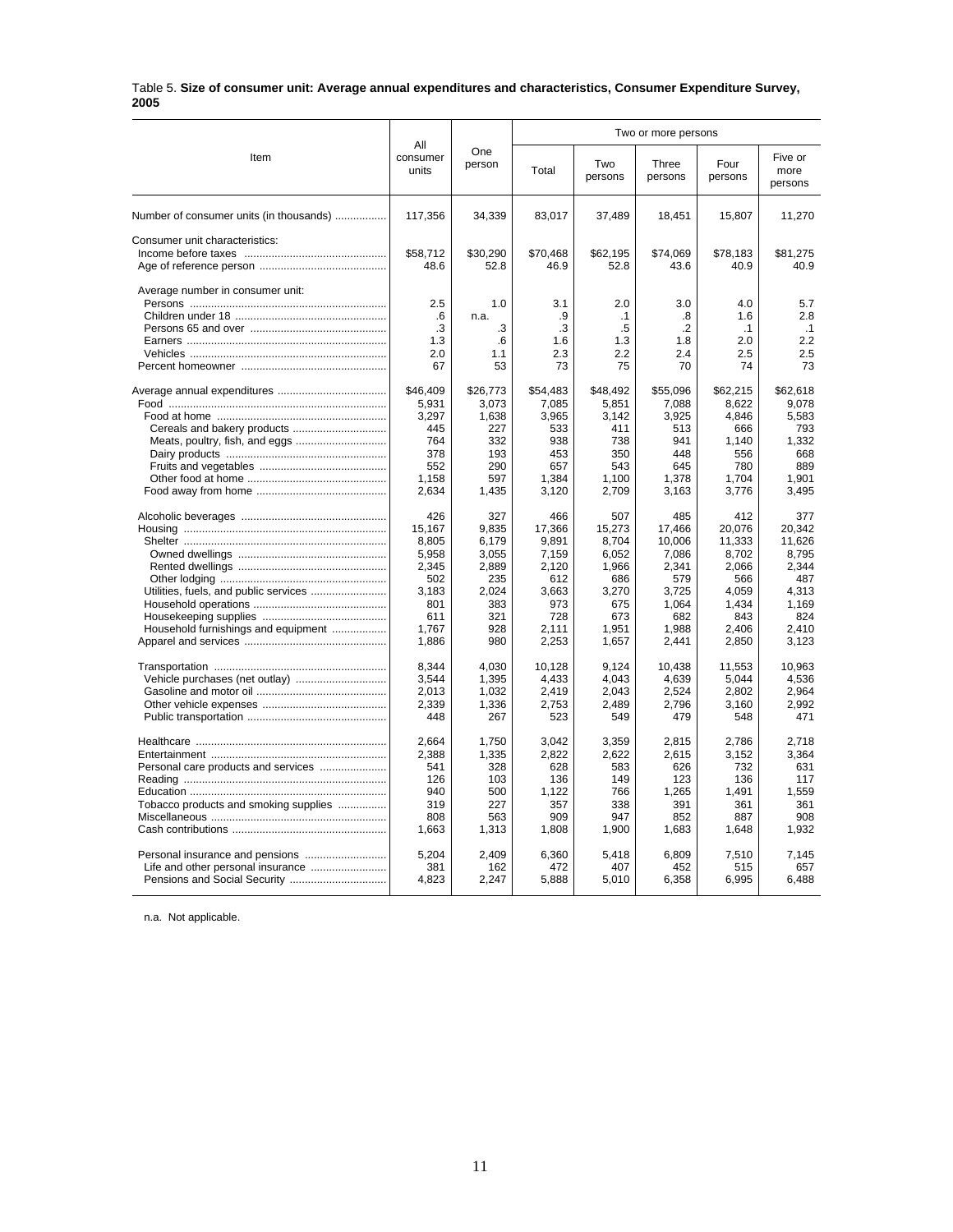## Table 6. **Composition of consumer unit: Average annual expenditures and characteristics, Consumer Expenditure Survey, 2005**

|                                                                                                      |                                                                                             |                                                                                          |                                                                                             | Husband and wife consumer units                                                             |                                                                                              |                                                                                           |                                                                                             |                                                                                          |                                                                                          |  |
|------------------------------------------------------------------------------------------------------|---------------------------------------------------------------------------------------------|------------------------------------------------------------------------------------------|---------------------------------------------------------------------------------------------|---------------------------------------------------------------------------------------------|----------------------------------------------------------------------------------------------|-------------------------------------------------------------------------------------------|---------------------------------------------------------------------------------------------|------------------------------------------------------------------------------------------|------------------------------------------------------------------------------------------|--|
|                                                                                                      |                                                                                             |                                                                                          |                                                                                             |                                                                                             | Husband and wife with children                                                               |                                                                                           | Other                                                                                       | One<br>parent.                                                                           | Single<br>person                                                                         |  |
| Item                                                                                                 | Total                                                                                       | Husband<br>and wife<br>only                                                              | Total                                                                                       | Oldest<br>child<br>under 6                                                                  | Oldest<br>child<br>6 to 17                                                                   | Oldest<br>child 18<br>or older                                                            | husband<br>and wife<br>consumer<br>units                                                    | at least<br>one child<br>under 18                                                        | and other<br>consumer<br>units                                                           |  |
| Number of consumer units (in thousands)                                                              | 59.337                                                                                      | 25,293                                                                                   | 29.528                                                                                      | 5.659                                                                                       | 15,477                                                                                       | 8,393                                                                                     | 4,516                                                                                       | 6,902                                                                                    | 51,117                                                                                   |  |
| Consumer unit characteristics:                                                                       | \$79,679<br>48.6                                                                            | \$69,453<br>56.7                                                                         | \$87,527<br>41.8                                                                            | \$76,205<br>31.6                                                                            | \$89,981<br>40.4                                                                             | \$90,635<br>51.3                                                                          | \$85,635<br>47.6                                                                            | \$33,286<br>37.8                                                                         | \$37,806<br>50.0                                                                         |  |
| Average number in consumer unit:                                                                     | 3.2<br>.9<br>.3<br>1.7<br>2.6<br>83                                                         | 2.0<br>n.a.<br>.6<br>1.2<br>2.4<br>86                                                    | 3.9<br>1.6<br>.1<br>2.0<br>2.7<br>81                                                        | 3.5<br>1.5<br>(1)<br>1.7<br>2.2<br>70                                                       | 4.1<br>2.1<br>(1)<br>1.8<br>2.6<br>82                                                        | 3.9<br>$6^{\circ}$<br>$\cdot$ .2<br>2.5<br>3.2<br>87                                      | 5.0<br>1.5<br>.5<br>2.3<br>2.7<br>76                                                        | 2.8<br>1.7<br>(1)<br>1.0<br>1.2<br>41                                                    | 1.6<br>$\cdot$<br>.3<br>1.0<br>1.4<br>53                                                 |  |
| Cereals and bakery products<br>Meats, poultry, fish, and eggs                                        | \$60,401<br>7,698<br>4,269<br>578<br>997<br>493<br>718<br>1,483<br>3,429                    | \$53,486<br>6,351<br>3.413<br>452<br>806<br>376<br>604<br>1,175<br>2,938                 | \$66,441<br>8.764<br>4.878<br>673<br>1,108<br>582<br>794<br>1,721<br>3,886                  | \$58,538<br>6,943<br>4.070<br>547<br>761<br>509<br>723<br>1,529<br>2,873                    | \$68,421<br>9,156<br>5,031<br>705<br>1,162<br>613<br>796<br>1,755<br>4,125                   | \$68,211<br>9,308<br>5,161<br>701<br>1,252<br>573<br>842<br>1,794<br>4,147                | \$60,012<br>8,508<br>5,280<br>684<br>1.407<br>583<br>894<br>1,713<br>3,228                  | \$35,365<br>5,283<br>3.099<br>423<br>769<br>347<br>461<br>1,099<br>2,185                 | \$31,546<br>3.901<br>2.154<br>288<br>484<br>245<br>363<br>774<br>1.748                   |  |
| Utilities, fuels, and public services<br>Household furnishings and equipment                         | 488<br>18.902<br>10,732<br>8,453<br>1,523<br>756<br>3,866<br>1,094<br>815<br>2,394<br>2,377 | 505<br>16,359<br>9,239<br>7,094<br>1,264<br>881<br>3,481<br>713<br>754<br>2,172<br>1,694 | 476<br>21.057<br>12,043<br>9,691<br>1,643<br>709<br>4,114<br>1,422<br>871<br>2,607<br>2,953 | 496<br>21,734<br>12,285<br>9,418<br>2,528<br>338<br>3,364<br>2,863<br>879<br>2,343<br>2,574 | 446<br>21,887<br>12,760<br>10,461<br>1,567<br>732<br>4,190<br>1,343<br>876<br>2,719<br>2,978 | 521<br>19.084<br>10,558<br>8,456<br>1,185<br>917<br>4,480<br>597<br>857<br>2,593<br>3,191 | 464<br>19.080<br>10,525<br>7,968<br>2,195<br>362<br>4,400<br>1,087<br>801<br>2,267<br>2,503 | 221<br>12,905<br>7,521<br>3,548<br>3,802<br>170<br>2,994<br>857<br>445<br>1,089<br>2,167 | 381<br>11.119<br>6,741<br>3,387<br>3,102<br>251<br>2,417<br>452<br>388<br>1,123<br>1,263 |  |
|                                                                                                      | 11.333<br>5,045<br>2,649<br>3,035<br>604                                                    | 10,192<br>4,642<br>2.215<br>2,683<br>652                                                 | 12,319<br>5,415<br>2.973<br>3,357<br>574                                                    | 10.647<br>4,913<br>2,527<br>2,807<br>400                                                    | 12,267<br>5,495<br>2,902<br>3,289<br>582                                                     | 13,543<br>5,605<br>3,405<br>3,854<br>679                                                  | 11,270<br>4,890<br>2,960<br>2,900<br>520                                                    | 5.910<br>2,622<br>1.444<br>1,634<br>211                                                  | 5.203<br>1,925<br>1,353<br>1,626<br>299                                                  |  |
| Personal care products and services<br>Tobacco products and smoking supplies                         | 3,525<br>3,190<br>683<br>158<br>1,294<br>322<br>999<br>2,152                                | 4,043<br>2,946<br>632<br>174<br>810<br>294<br>1,069<br>2,315                             | 3,081<br>3,486<br>735<br>152<br>1,760<br>328<br>922<br>2,094                                | 2,381<br>2,685<br>586<br>106<br>529<br>246<br>797<br>1,549                                  | 3,004<br>4,069<br>763<br>170<br>1,702<br>308<br>902<br>2,226                                 | 3,695<br>2,958<br>788<br>149<br>2,696<br>418<br>1,044<br>2,220                            | 3,530<br>2,640<br>627<br>113<br>966<br>439<br>1,130<br>1,617                                | 1,376<br>1,823<br>463<br>57<br>713<br>274<br>541<br>677                                  | 1,837<br>1,529<br>384<br>99<br>559<br>322<br>621<br>1,229                                |  |
| Personal insurance and pensions<br>Life and other personal insurance<br>Pensions and Social Security | 7,280<br>557<br>6,723                                                                       | 6.102<br>516<br>5,586                                                                    | 8.313<br>575<br>7,738                                                                       | 7,267<br>390<br>6,877                                                                       | 8.543<br>611<br>7,932                                                                        | 8.595<br>632<br>7,962                                                                     | 7,125<br>672<br>6,453                                                                       | 2.955<br>158<br>2,796                                                                    | 3.097<br>207<br>2,890                                                                    |  |

<sup>1</sup> Value less than 0.05.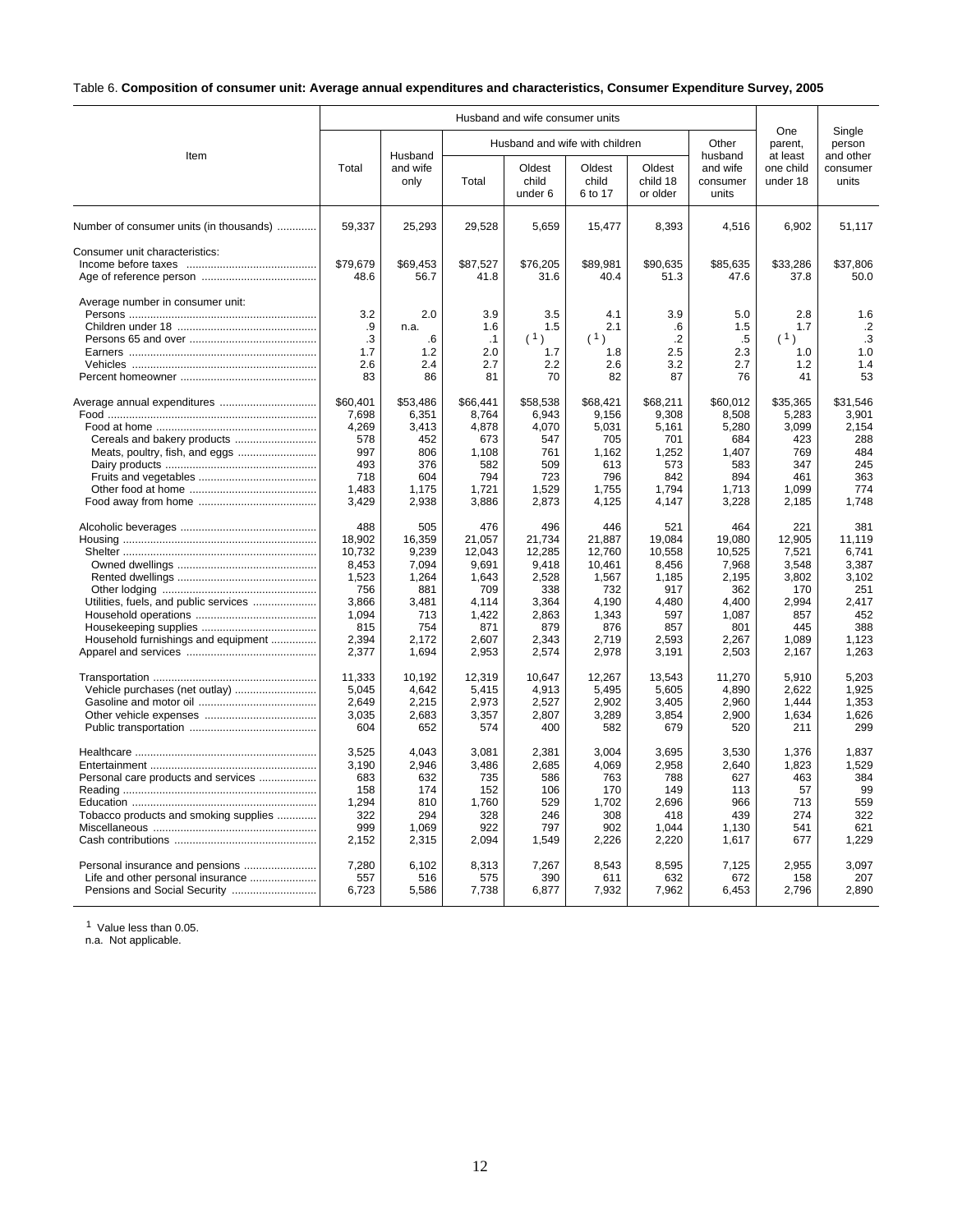#### Table 7. **Number of earners in consumer unit: Average annual expenditures and characteristics, Consumer Expenditure Survey, 2005**

|                                         |                          |              | Single consumers |              | Consumer units of two or more persons |              |                             |  |  |
|-----------------------------------------|--------------------------|--------------|------------------|--------------|---------------------------------------|--------------|-----------------------------|--|--|
| Item                                    | All<br>consumer<br>units | No earner    | One earner       | No earner    | One earner                            | Two earners  | Three or<br>more<br>earners |  |  |
| Number of consumer units (in thousands) | 117,356                  | 13,087       | 21,252           | 10,051       | 23,925                                | 39,014       | 10,027                      |  |  |
| Consumer unit characteristics:          |                          |              |                  |              |                                       |              |                             |  |  |
|                                         | \$58,712                 | \$16,261     | \$38,929         | \$27,954     | \$56,331                              | \$82,521     | \$99.921                    |  |  |
| Age of reference person                 | 48.6                     | 69.0         | 42.9             | 65.4         | 46.5                                  | 42.5         | 46.1                        |  |  |
| Average number in consumer unit:        |                          |              |                  |              |                                       |              |                             |  |  |
|                                         | 2.5                      | 1.0          | 1.0              | 2.3          | 3.0                                   | 3.0          | 4.4                         |  |  |
|                                         | .6                       | n.a.         | n.a.             | $\cdot$      | 1.1                                   | .9           | 1.1                         |  |  |
|                                         | $\cdot$ 3                | .7           | $\cdot$ 1        | 1.2          | .3                                    | $\cdot$ 1    | .1                          |  |  |
|                                         | 1.3                      | n.a.         | 1.0              | n.a.         | 1.0                                   | 2.0          | 3.3                         |  |  |
|                                         | 2.0                      | .9           | 1.2              | 1.8          | 1.9                                   | 2.5          | 3.2                         |  |  |
|                                         | 67                       | 59           | 49               | 76           | 67                                    | 75           | 80                          |  |  |
| Average annual expenditures             | \$46,409                 | \$19,865     | \$31,017         | \$33,796     | \$47,594                              | \$60,197     | \$69,805                    |  |  |
|                                         | 5,931                    | 2,304        | 3,543            | 5,180        | 6,296                                 | 7,471        | 9,577                       |  |  |
|                                         | 3,297                    | 1,542        | 1,697            | 3,328        | 3,714                                 | 3,956        | 5,361                       |  |  |
| Cereals and bakery products             | 445                      | 230          | 225              | 471          | 494                                   | 534          | 699                         |  |  |
| Meats, poultry, fish, and eggs          | 764                      | 321          | 339              | 808          | 869                                   | 912          | 1,380                       |  |  |
|                                         | 378                      | 192          | 193              | 385          | 416                                   | 461          | 592                         |  |  |
|                                         | 552<br>1,158             | 283<br>516   | 294<br>646       | 588<br>1,077 | 640<br>1,296                          | 637<br>1,412 | 863<br>1,828                |  |  |
|                                         | 2,634                    | 762          | 1,845            | 1,852        | 2,581                                 | 3,516        | 4,216                       |  |  |
|                                         |                          |              |                  |              |                                       |              |                             |  |  |
|                                         | 426                      | 125          | 450              | 318          | 342                                   | 541          | 638                         |  |  |
|                                         | 15,167                   | 8,156        | 10,868           | 11,342       | 16,037                                | 19,076       | 19,945                      |  |  |
|                                         | 8,805                    | 4,872        | 6,985            | 5,724        | 9,093                                 | 11,073       | 11,370                      |  |  |
|                                         | 5,958                    | 2,271        | 3,538            | 3,679        | 6,133                                 | 8,270        | 8,772                       |  |  |
|                                         | 2.345<br>502             | 2.427<br>173 | 3.173<br>273     | 1.564<br>482 | 2.434<br>526                          | 2.120<br>683 | 1.926<br>672                |  |  |
| Utilities, fuels, and public services   | 3,183                    | 1,952        | 2,068            | 3,038        | 3,462                                 | 3,743        | 4,459                       |  |  |
|                                         | 801                      | 423          | 358              | 609          | 826                                   | 1,204        | 791                         |  |  |
| Housekeeping supplies                   | 611                      | 295          | 336              | 615          | 662                                   | 782          | 793                         |  |  |
| Household furnishings and equipment     | 1.767                    | 614          | 1,121            | 1.357        | 1.992                                 | 2.274        | 2.533                       |  |  |
|                                         | 1,886                    | 566          | 1,233            | 1,318        | 2.012                                 | 2,421        | 3.191                       |  |  |
|                                         | 8,344                    | 2,639        | 4,886            | 6,001        | 8,662                                 | 11,228       | 13,491                      |  |  |
| Vehicle purchases (net outlay)          | 3,544                    | 925          | 1,684            | 2,603        | 3.945                                 | 4,891        | 5.650                       |  |  |
|                                         | 2.013                    | 633          | 1,277            | 1,373        | 2.050                                 | 2.660        | 3.413                       |  |  |
|                                         | 2.339                    | 881          | 1.617            | 1.640        | 2.269                                 | 3.069        | 3.801                       |  |  |
|                                         | 448                      | 200          | 308              | 385          | 398                                   | 608          | 627                         |  |  |
|                                         | 2,664                    | 2,397        |                  | 4,087        | 2,911                                 | 2,810        |                             |  |  |
|                                         | 2.388                    | 883          | 1,351            | 1.722        | 2.423                                 |              | 3,212<br>3.289              |  |  |
| Personal care products and services     | 541                      | 285          | 1,612<br>355     | 447          | 543                                   | 3,234<br>673 | 851                         |  |  |
|                                         | 126                      | 94           | 108              | 122          | 115                                   | 150          | 146                         |  |  |
|                                         | 940                      | 332          | 602              | 214          | 887                                   | 1,266        | 2,035                       |  |  |
| Tobacco products and smoking supplies   | 319                      | 180          | 255              | 256          | 318                                   | 380          | 464                         |  |  |
|                                         | 808                      | 399          | 664              | 942          | 799                                   | 883          | 1,256                       |  |  |
|                                         | 1,663                    | 1,289        | 1,328            | 1,467        | 1,659                                 | 1,896        | 2.164                       |  |  |
| Personal insurance and pensions         | 5,204                    | 214          | 3,762            | 378          | 4,591                                 | 8,167        | 9,544                       |  |  |
| Life and other personal insurance       | 381                      | 136          | 178              | 275          | 477                                   | 498          | 552                         |  |  |
| Pensions and Social Security            | 4,823                    | 177          | 3,584            | 103          | 4,114                                 | 7,669        | 8,993                       |  |  |
|                                         |                          |              |                  |              |                                       |              |                             |  |  |

 $1$  Data are likely to have large sampling errors.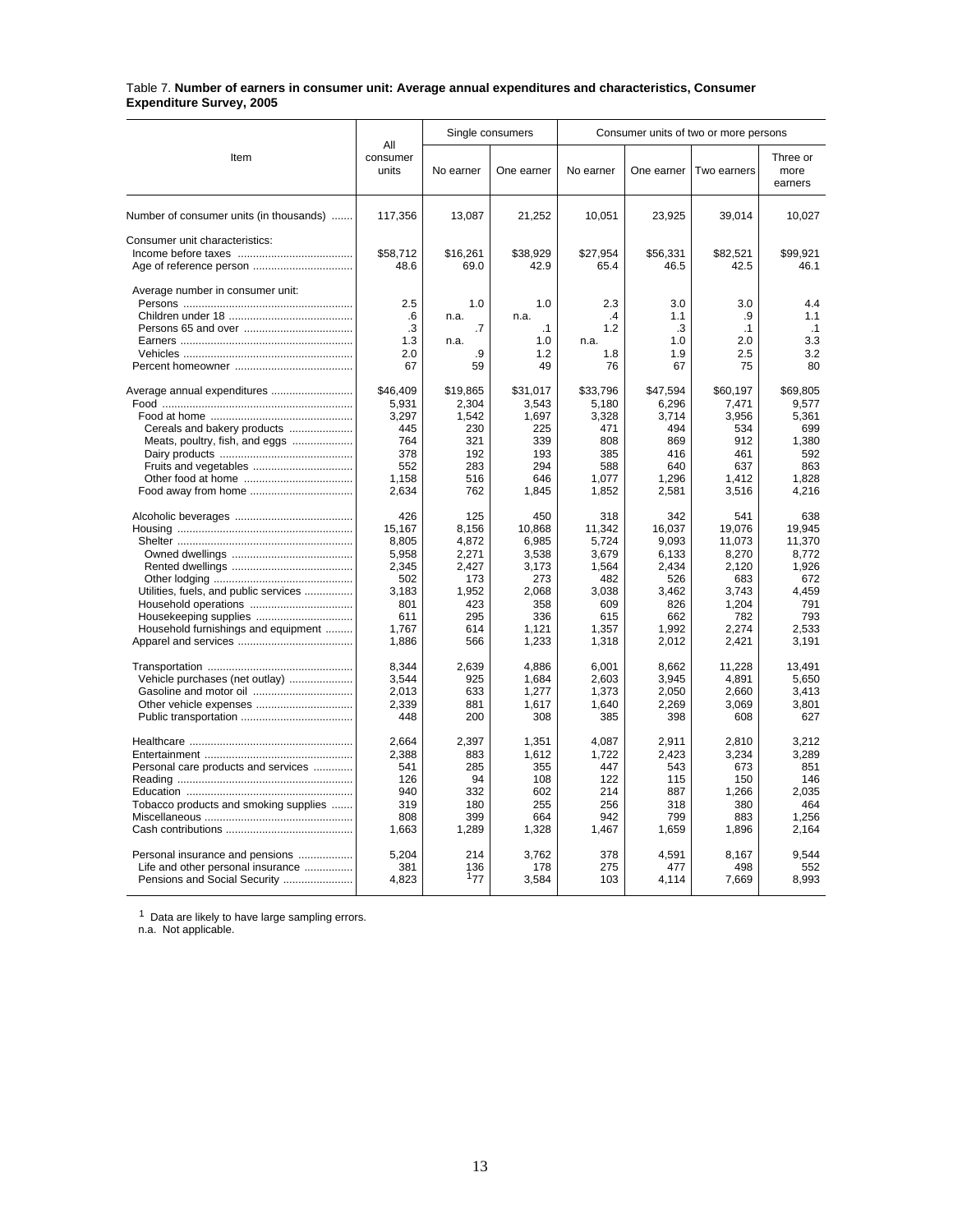## Table 8. **Housing tenure and type of area: Average annual expenditures and characteristics, Consumer Expenditure Survey, 2005**

|                                                                                              |                                                                                          |                                                                                       | Housing tenure                                                                            |                                                                                       |                                                                                     | Type of area                                                                             |                                                                                          |                                                                                          |                                                                                        |  |
|----------------------------------------------------------------------------------------------|------------------------------------------------------------------------------------------|---------------------------------------------------------------------------------------|-------------------------------------------------------------------------------------------|---------------------------------------------------------------------------------------|-------------------------------------------------------------------------------------|------------------------------------------------------------------------------------------|------------------------------------------------------------------------------------------|------------------------------------------------------------------------------------------|----------------------------------------------------------------------------------------|--|
|                                                                                              | All<br>consumer<br>units                                                                 | Homeowner                                                                             |                                                                                           |                                                                                       |                                                                                     |                                                                                          |                                                                                          |                                                                                          |                                                                                        |  |
| Item                                                                                         |                                                                                          | Total                                                                                 | Home-<br>owner<br>with<br>mortgage                                                        | Home-<br>owner<br>without<br>mortgage                                                 | Renter                                                                              | Total                                                                                    | Central<br>City                                                                          | Other<br>Urban                                                                           | Rural                                                                                  |  |
| Number of consumer units (in thousands)                                                      | 117,356                                                                                  | 79,072                                                                                | 50,172                                                                                    | 28,900                                                                                | 38,284                                                                              | 107,087                                                                                  | 34,382                                                                                   | 72,705                                                                                   | 10,269                                                                                 |  |
| Consumer unit characteristics:                                                               | \$58,712<br>48.6                                                                         | \$70,791<br>52.3                                                                      | \$82.432<br>46.5                                                                          | \$50,580<br>62.5                                                                      | \$33,765<br>40.9                                                                    | \$59,878<br>48.4                                                                         | \$51,666<br>46.6                                                                         | \$63,761<br>49.2                                                                         | \$46,554<br>51.0                                                                       |  |
| Average number in consumer unit:                                                             | 2.5<br>.6                                                                                | 2.6<br>.6                                                                             | 2.9<br>.9                                                                                 | 2.1<br>.3                                                                             | 2.2<br>.6                                                                           | 2.5<br>.6                                                                                | 2.4<br>.6                                                                                | 2.5<br>.7                                                                                | 2.5<br>.6                                                                              |  |
|                                                                                              | .3<br>1.3<br>2.0                                                                         | $\cdot$<br>1.4<br>2.3                                                                 | $\cdot$<br>1.7<br>2.5                                                                     | .7<br>.9<br>2.0                                                                       | $\cdot$<br>1.2<br>1.2                                                               | .3<br>1.3<br>1.9                                                                         | .3<br>1.2<br>1.5                                                                         | .3<br>1.4<br>2.1                                                                         | .3<br>1.3<br>2.6                                                                       |  |
|                                                                                              | 67                                                                                       | 100                                                                                   | 100                                                                                       | 100                                                                                   | n.a.                                                                                | 66                                                                                       | 52                                                                                       | 73                                                                                       | 82                                                                                     |  |
| Average annual expenditures<br>Cereals and bakery products<br>Meats, poultry, fish, and eggs | \$46,409<br>5,931<br>3,297<br>445<br>764<br>378<br>552<br>1.158<br>2,634                 | \$54,126<br>6,712<br>3,693<br>500<br>845<br>428<br>617<br>1,302<br>3,019              | \$62,259<br>7,235<br>3,872<br>518<br>887<br>446<br>636<br>1,385<br>3,364                  | \$39,675<br>5,629<br>3,316<br>464<br>755<br>392<br>578<br>1.128<br>2,313              | \$30,462<br>4,314<br>2,475<br>330<br>597<br>274<br>416<br>858<br>1,839              | \$47,177<br>6,016<br>3,327<br>448<br>771<br>379<br>563<br>1,166<br>2,689                 | \$41,688<br>5,494<br>3,091<br>404<br>735<br>339<br>543<br>1.070<br>2,403                 | \$49,748<br>6,248<br>3,430<br>467<br>786<br>397<br>572<br>1,208<br>2,818                 | \$38,486<br>5,100<br>3,007<br>417<br>704<br>367<br>441<br>1.079<br>2,093               |  |
| Utilities, fuels, and public services<br>Household furnishings and equipment                 | 426<br>15,167<br>8.805<br>5,958<br>2,345<br>502<br>3,183<br>801<br>611<br>1,767<br>1,886 | 463<br>17,262<br>9.535<br>8,800<br>60<br>676<br>3,751<br>996<br>746<br>2,234<br>2,065 | 530<br>20,956<br>12.495<br>11,741<br>55<br>699<br>4.026<br>1,162<br>782<br>2,491<br>2,347 | 323<br>10,815<br>4.397<br>3,692<br>67<br>637<br>3,273<br>708<br>670<br>1,766<br>1,510 | 351<br>10,838<br>7.296<br>89<br>7,065<br>142<br>2,011<br>397<br>331<br>803<br>1,516 | 444<br>15,586<br>9.155<br>6,143<br>2,490<br>523<br>3,183<br>829<br>603<br>1,815<br>1,936 | 447<br>14,202<br>8.555<br>4,608<br>3,546<br>401<br>2,843<br>782<br>516<br>1,506<br>1,957 | 442<br>16,233<br>9.440<br>6,869<br>1,990<br>580<br>3,343<br>852<br>642<br>1,956<br>1,927 | 258<br>10,799<br>5.147<br>4,026<br>836<br>285<br>3.191<br>498<br>686<br>1,277<br>1,387 |  |
| Vehicle purchases (net outlay)                                                               | 8.344<br>3.544<br>2,013<br>2,339<br>448                                                  | 9.778<br>4.188<br>2,316<br>2,748<br>525                                               | 11,158<br>4,795<br>2,624<br>3,159<br>580                                                  | 7,380<br>3,135<br>1,782<br>2,032<br>430                                               | 5,382<br>2,213<br>1,388<br>1,493<br>288                                             | 8,363<br>3,555<br>1,979<br>2,359<br>470                                                  | 6,935<br>2.861<br>1,606<br>1,964<br>504                                                  | 9,038<br>3.884<br>2,155<br>2,545<br>454                                                  | 8,150<br>3.427<br>2,372<br>2,131<br>220                                                |  |
| Personal care products and services<br>Tobacco products and smoking supplies                 | 2,664<br>2,388<br>541<br>126<br>940<br>319<br>808<br>1,663                               | 3,318<br>2,921<br>625<br>152<br>1,078<br>292<br>957<br>2,061                          | 3.060<br>3,381<br>685<br>157<br>1,304<br>317<br>1,026<br>2,090                            | 3,773<br>2,101<br>512<br>144<br>686<br>249<br>834<br>2,011                            | 1,314<br>1,286<br>367<br>73<br>654<br>375<br>501<br>841                             | 2,660<br>2,383<br>555<br>129<br>990<br>306<br>814<br>1,694                               | 2,230<br>1,873<br>526<br>111<br>914<br>280<br>778<br>1,489                               | 2,863<br>2,620<br>569<br>138<br>1,026<br>319<br>833<br>1,790                             | 2.702<br>2,437<br>396<br>101<br>418<br>453<br>742<br>1,347                             |  |
| Personal insurance and pensions<br>Life and other personal insurance                         | 5,204<br>381<br>4,823                                                                    | 6,441<br>511<br>5,930                                                                 | 8,014<br>598<br>7,416                                                                     | 3,710<br>361<br>3,349                                                                 | 2,649<br>112<br>2,537                                                               | 5,301<br>386<br>4,915                                                                    | 4,454<br>275<br>4,179                                                                    | 5,701<br>439<br>5,263                                                                    | 4,194<br>330<br>3,865                                                                  |  |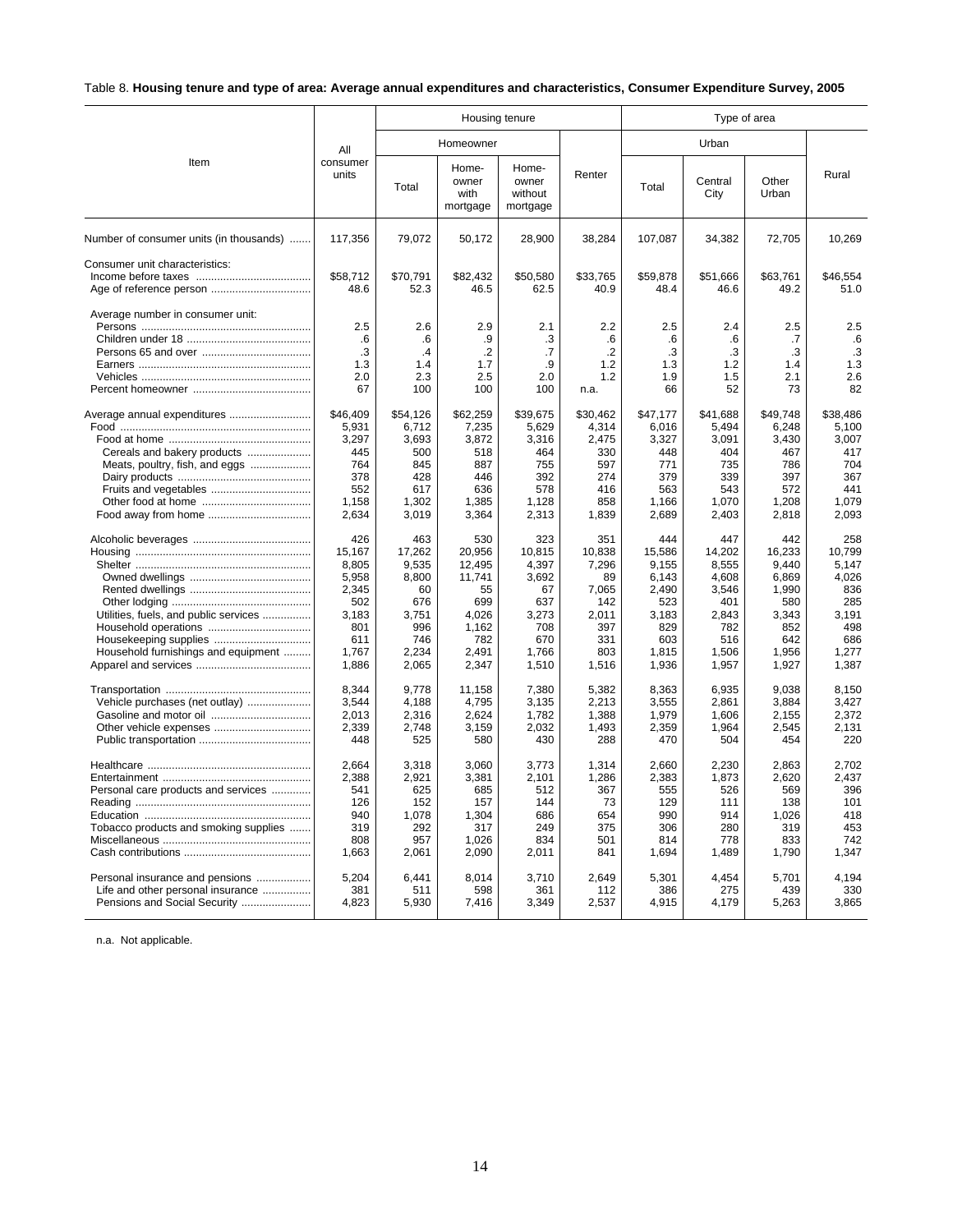|                                                           | All                                 | White and all other races, and Asian |                                              |                                     |                                             |
|-----------------------------------------------------------|-------------------------------------|--------------------------------------|----------------------------------------------|-------------------------------------|---------------------------------------------|
| Item                                                      | consumer<br>units                   | Total                                | White and<br>all other<br>races <sup>1</sup> | Asian                               | Black or<br>African-<br>American            |
| Number of consumer units (in thousands)                   | 117,356                             | 103,314                              | 99,031                                       | 4,283                               | 14,042                                      |
| Consumer unit characteristics:<br>Age of reference person | \$58,712<br>48.6                    | \$61,339<br>48.9                     | \$60,791<br>49.2                             | \$73,995<br>43.4                    | \$39,385<br>46.3                            |
| Average number in consumer unit:                          | 2.5<br>.6<br>.3<br>1.3<br>2.0<br>67 | 2.5<br>.6<br>.3<br>1.4<br>2.1<br>70  | 2.5<br>.6<br>.3<br>1.3<br>2.1<br>70          | 2.9<br>.7<br>.3<br>1.6<br>1.7<br>62 | 2.6<br>.8<br>$\cdot$ .2<br>1.2<br>1.3<br>49 |
| Average annual expenditures                               | \$46,409                            | \$48,241                             | \$48,077                                     | \$52,054                            | \$32,849                                    |
|                                                           | 5,931                               | 6.145                                | 6,127                                        | 6.632                               | 4.319                                       |
|                                                           | 3,297                               | 3,380                                | 3,373                                        | 3,580                               | 2,663                                       |
| Cereals and bakery products                               | 445                                 | 456                                  | 455                                          | 492                                 | 363                                         |
| Meats, poultry, fish, and eggs                            | 764                                 | 762                                  | 757                                          | 892                                 | 787                                         |
|                                                           | 378                                 | 396                                  | 399                                          | 303                                 | 245                                         |
|                                                           | 552                                 | 568                                  | 559                                          | 814                                 | 428                                         |
|                                                           | 1,158                               | 1,199                                | 1,204                                        | 1,078                               | 840                                         |
| Food away from home                                       | 2,634                               | 2,764                                | 2,754                                        | 3,052                               | 1,657                                       |
|                                                           | 426                                 | 460                                  | 465                                          | 319                                 | 173                                         |
|                                                           | 15,167                              | 15.643                               | 15,496                                       | 19,017                              | 11,650                                      |
|                                                           | 8,805                               | 9,115                                | 8,961                                        | 12,659                              | 6,524                                       |
|                                                           | 5,958                               | 6,335                                | 6,236                                        | 8,623                               | 3,188                                       |
|                                                           | 2,345                               | 2,236                                | 2,182                                        | 3,479                               | 3,148                                       |
|                                                           | 502                                 | 544                                  | 544                                          | 556                                 | 189                                         |
| Utilities, fuels, and public services                     | 3,183                               | 3,174                                | 3,181                                        | 3.018                               | 3.253                                       |
|                                                           | 801                                 | 837                                  | 833                                          | 948                                 | 530                                         |
|                                                           | 611                                 | 645                                  | 653                                          | 439                                 | 352                                         |
| Household furnishings and equipment                       | 1,767                               | 1,871                                | 1,868                                        | 1,954                               | 991                                         |
|                                                           | 1,886                               | 1,874                                | 1,868                                        | 2,035                               | 1,981                                       |
|                                                           | 8.344                               | 8.683                                | 8.674                                        | 8.899                               | 5,850                                       |
| Vehicle purchases (net outlay)                            | 3,544                               | 3,706                                | 3,715                                        | 3,516                               | 2,350                                       |
|                                                           | 2,013                               | 2,077                                | 2,080                                        | 2,011                               | 1,546                                       |
| Other vehicle expenses                                    | 2,339                               | 2,424                                | 2,426                                        | 2,395                               | 1,710                                       |
|                                                           | 448                                 | 476                                  | 454                                          | 978                                 | 245                                         |
|                                                           | 2,664                               | 2.829                                | 2,853                                        | 2.262                               | 1.448                                       |
|                                                           | 2.388                               | 2.543                                | 2.573                                        | 1.804                               | 1.242                                       |
| Personal care products and services                       | 541                                 | 550                                  | 551                                          | 519                                 | 472                                         |
|                                                           | 126                                 | 137                                  | 137                                          | 117                                 | 52                                          |
|                                                           | 940                                 | 1,000                                | 967                                          | 1.759                               | 500                                         |
| Tobacco products and smoking supplies                     | 319                                 | 333                                  | 342                                          | 124                                 | 216                                         |
|                                                           | 808                                 | 861                                  | 864                                          | 794                                 | 416                                         |
|                                                           | 1,663                               | 1,726                                | 1,749                                        | 1,188                               | 1,204                                       |
| Personal insurance and pensions                           | 5,204                               | 5,459                                | 5,411                                        | 6,584                               | 3,325                                       |
| Life and other personal insurance                         | 381                                 | 393                                  | 390                                          | 465                                 | 292                                         |
| Pensions and Social Security                              | 4,823                               | 5,066                                | 5,021                                        | 6,119                               | 3,033                                       |

#### Table 9. **Race of reference person: Average annual expenditures and characteristics, Consumer Expenditure Survey, 2005**

 $1$  All other races includes Native Hawaiian or other Pacific Islander, American Indian or Alaska Native, and approximately 1.3 percent reporting more than one race.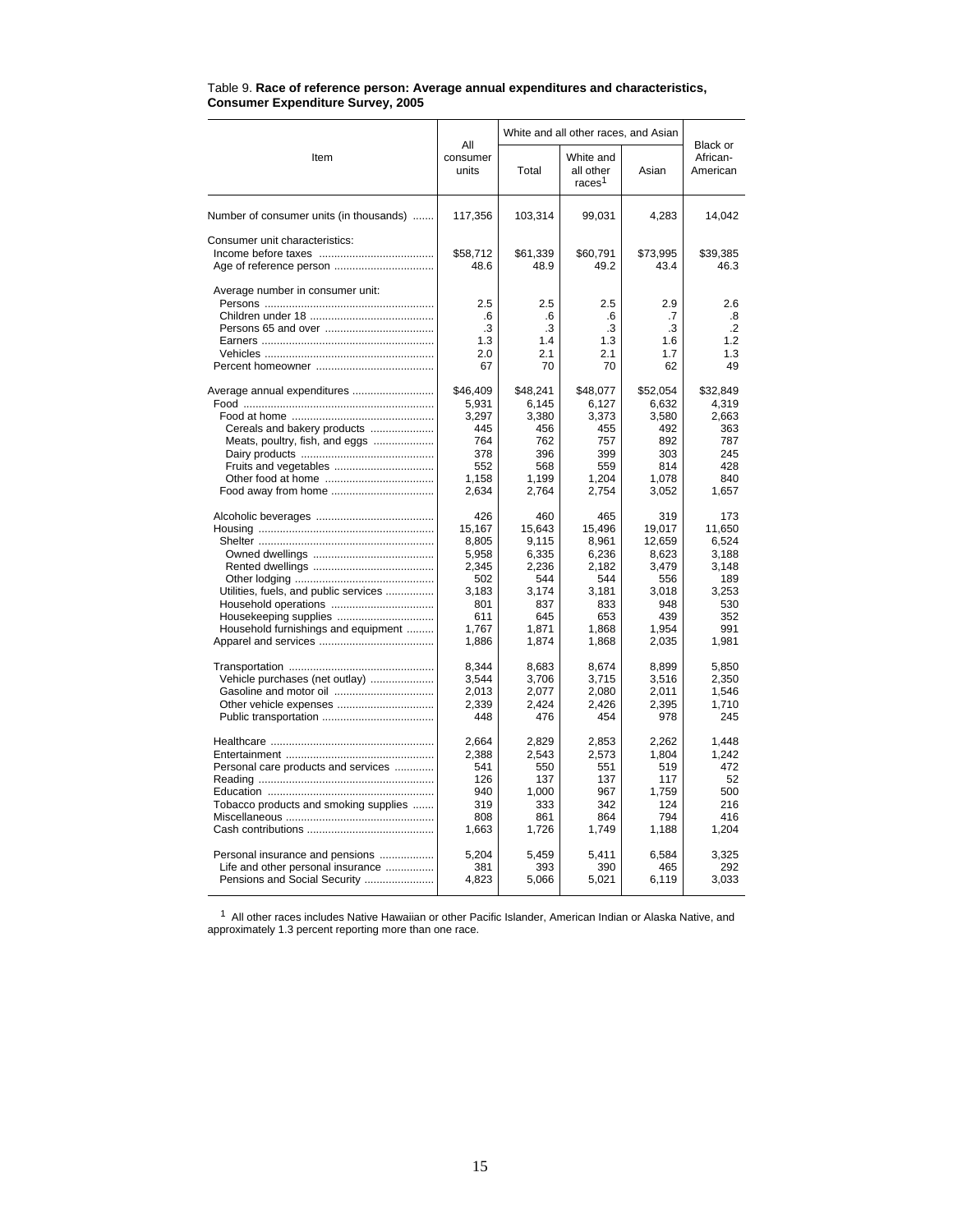|                                         |                                     |                                      | Not Hispanic or Latino              |                                     |                                     |  |  |
|-----------------------------------------|-------------------------------------|--------------------------------------|-------------------------------------|-------------------------------------|-------------------------------------|--|--|
| Item                                    | All<br>consumer<br>units            | Hispanic<br>or Latino                | Total                               | White and<br>all other<br>races     | Black<br>or<br>African-<br>American |  |  |
| Number of consumer units (in thousands) | 117,356                             | 12,462                               | 104,894                             | 90,995                              | 13,899                              |  |  |
| Consumer unit characteristics:          | \$58.712<br>48.6                    | \$47.509<br>41.7                     | \$60.043<br>49.4                    | \$63.203<br>49.9                    | \$39.352<br>46.3                    |  |  |
| Average number in consumer unit:        | 2.5<br>.6<br>.3<br>1.3<br>2.0<br>67 | 3.4<br>1.2<br>.2<br>1.6<br>1.7<br>50 | 2.4<br>.6<br>.3<br>1.3<br>2.0<br>69 | 2.3<br>.5<br>.3<br>1.3<br>2.1<br>73 | 2.6<br>.8<br>.2<br>1.2<br>1.3<br>49 |  |  |
| Average annual expenditures             | \$46,409                            | \$40,123                             | \$47,154                            | \$49,331                            | \$32,814                            |  |  |
|                                         | 5,931                               | 5,551                                | 5,976                               | 6,223                               | 4,313                               |  |  |
|                                         | 3,297                               | 3.344                                | 3,291                               | 3,384                               | 2.662                               |  |  |
| Cereals and bakery products             | 445                                 | 400                                  | 450                                 | 463                                 | 362                                 |  |  |
| Meats, poultry, fish, and eggs          | 764                                 | 876                                  | 752                                 | 746                                 | 786                                 |  |  |
|                                         | 378                                 | 364                                  | 380                                 | 400                                 | 246                                 |  |  |
|                                         | 552                                 | 640                                  | 541                                 | 558                                 | 428                                 |  |  |
|                                         | 1,158                               | 1.064                                | 1.168                               | 1,217                               | 839                                 |  |  |
|                                         | 2,634                               | 2,207                                | 2,685                               | 2,838                               | 1,651                               |  |  |
|                                         | 426                                 | 286                                  | 443                                 | 483                                 | 170                                 |  |  |
|                                         | 15,167                              | 14,338                               | 15,265                              | 15,813                              | 11,650                              |  |  |
|                                         | 8,805                               | 8,937                                | 8,789                               | 9,134                               | 6,530                               |  |  |
|                                         | 5,958                               | 4,886                                | 6,085                               | 6,527                               | 3,197                               |  |  |
|                                         | 2,345                               | 3,876                                | 2,163                               | 2,013                               | 3,143                               |  |  |
|                                         | 502                                 | 175                                  | 541                                 | 594                                 | 190                                 |  |  |
| Utilities, fuels, and public services   | 3,183                               | 2,986                                | 3,207                               | 3,201                               | 3,246                               |  |  |
|                                         | 801                                 | 605                                  | 824                                 | 868                                 | 531                                 |  |  |
| Housekeeping supplies                   | 611                                 | 508                                  | 623                                 | 663                                 | 353                                 |  |  |
| Household furnishings and equipment     | 1,767                               | 1.303                                | 1,822                               | 1,947                               | 989                                 |  |  |
|                                         | 1,886                               | 2,195                                | 1,850                               | 1,830                               | 1,982                               |  |  |
|                                         | 8,344                               | 7,900                                | 8,397                               | 8,791                               | 5,819                               |  |  |
| Vehicle purchases (net outlay)          | 3,544                               | 3,280                                | 3,575                               | 3,765                               | 2.336                               |  |  |
|                                         | 2,013                               | 2,171                                | 1,995                               | 2,063                               | 1,546                               |  |  |
|                                         | 2,339                               | 2,068                                | 2,371                               | 2,474                               | 1,698                               |  |  |
|                                         | 448                                 | 380                                  | 456                                 | 489                                 | 239                                 |  |  |
|                                         | 2.664                               | 1.520                                | 2.800                               | 3.005                               | 1.455                               |  |  |
|                                         | 2,388                               | 1,494                                | 2,494                               | 2,683                               | 1,242                               |  |  |
| Personal care products and services     | 541                                 | 501                                  | 546                                 | 557                                 | 470                                 |  |  |
|                                         | 126                                 | 55                                   | 135                                 | 148                                 | 52                                  |  |  |
|                                         | 940                                 | 558                                  | 986                                 | 1.061                               | 491                                 |  |  |
| Tobacco products and smoking supplies   | 319                                 | 158                                  | 338                                 | 357                                 | 216                                 |  |  |
|                                         | 808                                 | 665                                  | 825                                 | 887                                 | 419                                 |  |  |
|                                         | 1,663                               | 927                                  | 1,751                               | 1,834                               | 1,207                               |  |  |
| Personal insurance and pensions         | 5,204                               | 3,974                                | 5,350                               | 5,659                               | 3,325                               |  |  |
| Life and other personal insurance       | 381                                 | 140                                  | 410                                 | 428                                 | 292                                 |  |  |
| Pensions and Social Security            | 4,823                               | 3,834                                | 4,940                               | 5,232                               | 3,033                               |  |  |

#### Table 10. **Hispanic or Latino origin of reference person: Average annual expenditures and characteristics, Consumer Expenditure Survey, 2005**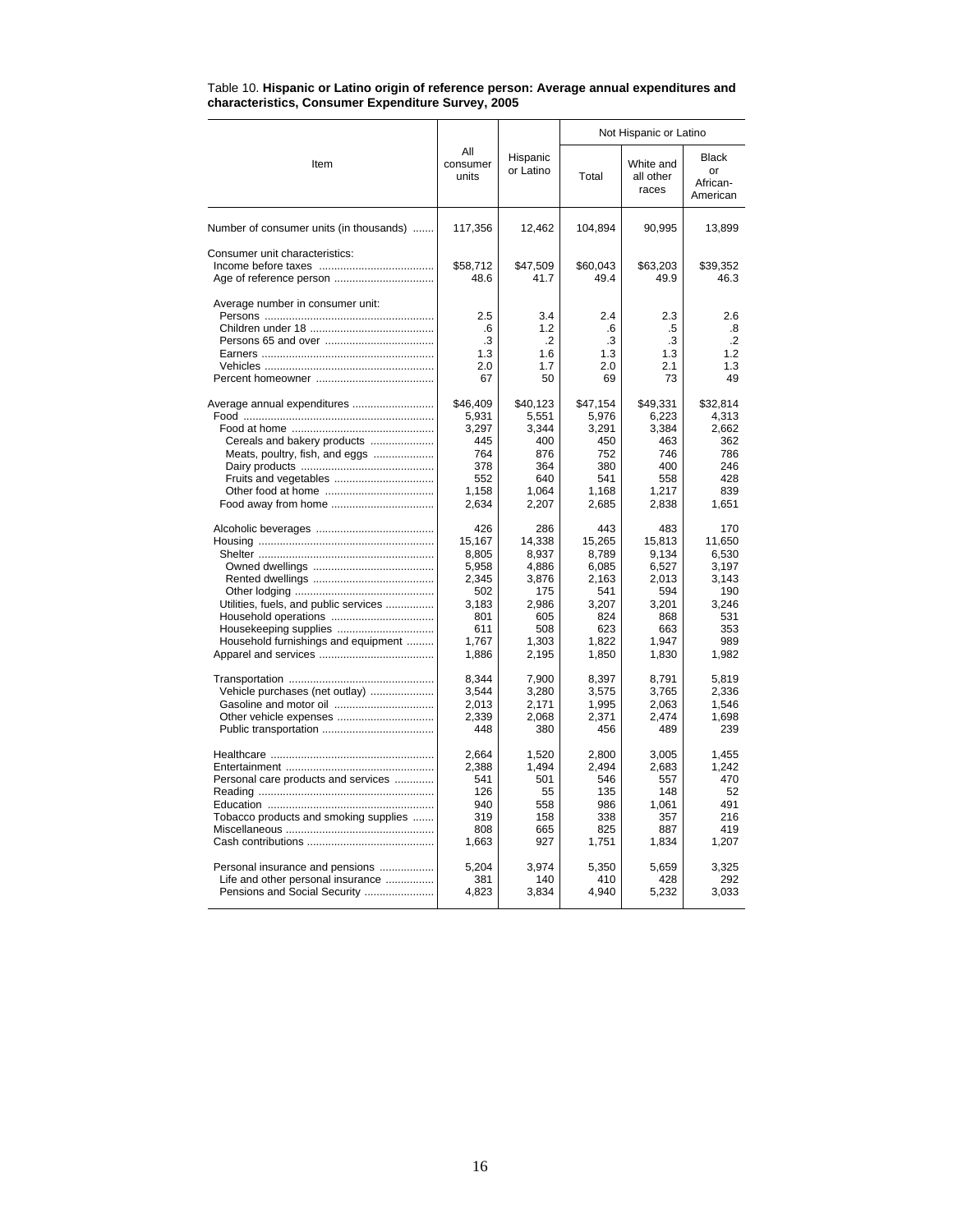## Table 11. **Region of residence: Average annual expenditures and characteristics, Consumer Expenditure Survey, 2005**

| Item                             | All<br>consumer<br>units | Northeast    | Midwest       | South         | West          |
|----------------------------------|--------------------------|--------------|---------------|---------------|---------------|
|                                  | 117,356                  | 22,356       | 27,005        | 42,120        | 25,875        |
| Consumer unit characteristics:   |                          |              |               |               |               |
|                                  | \$58,712                 | \$63,068     | \$56,606      | \$53,311      | \$65,938      |
|                                  | 48.6                     | 50.1         | 48.5          | 48.7          | 47.3          |
| Average number in consumer unit: | 2.5                      | 2.4          | 2.4           | 2.5           | 2.6           |
|                                  | .6                       | .6           | .6            | .6            | .7            |
|                                  | .3                       | .3           | .3            | .3            | .3            |
|                                  | 1.3                      | 1.3          | 1.4           | 1.3           | 1.4           |
|                                  | 2.0                      | 1.7          | 2.1           | 1.9           | 2.1           |
|                                  | 67                       | 65           | 71            | 69            | 62            |
|                                  | \$46,409                 | \$47,921     | \$45,027      | \$42,504      | \$52,891      |
|                                  | 5,931                    | 6,495        | 5,754         | 5,491         | 6,339         |
|                                  | 3,297                    | 3,645        | 3,232         | 3,011         | 3,527         |
|                                  | 445                      | 508          | 454           | 400           | 456           |
|                                  | 764                      | 885          | 712           | 732           | 767           |
|                                  | 378                      | 424          | 391           | 332           | 401           |
|                                  | 552<br>1,158             | 652<br>1,176 | 517<br>1,158  | 475<br>1,072  | 624<br>1,279  |
|                                  | 2,634                    | 2,850        | 2,522         | 2,480         | 2,813         |
|                                  |                          | 441          |               |               |               |
|                                  | 426<br>15,167            | 16,421       | 460<br>14,151 | 350<br>13,402 | 503<br>18,016 |
|                                  | 8,805                    | 10,071       | 7,886         | 7,167         | 11,337        |
|                                  | 5,958                    | 6,681        | 5,688         | 4,900         | 7,337         |
|                                  | 2,345                    | 2,765        | 1,664         | 1,911         | 3,398         |
|                                  | 502                      | 624          | 534           | 355           | 601           |
|                                  | 3,183                    | 3,409        | 3,158         | 3,240         | 2,923         |
|                                  | 801                      | 765          | 759           | 777           | 913           |
|                                  | 611                      | 654          | 618           | 573           | 629           |
|                                  | 1.767                    | 1,522        | 1.730         | 1.646         | 2.214         |
|                                  | 1,886                    | 2,036        | 1,750         | 1,836         | 1,975         |
|                                  | 8.344                    | 7.732        | 7.753         | 7.990         | 10.068        |
|                                  | 3,544                    | 2,911        | 3,085         | 3,543         | 4,572         |
|                                  | 2,013                    | 1.761        | 1,975         | 2.069         | 2.180         |
|                                  | 2,339                    | 2,424        | 2,313         | 2,085         | 2,708         |
|                                  | 448                      | 637          | 380           | 293           | 608           |
|                                  | 2,664                    | 2,581        | 2,841         | 2,606         | 2,647         |
|                                  | 2,388                    | 2,263        | 2,384         | 2,112         | 2,950         |
|                                  | 541                      | 540          | 514           | 508           | 623           |
|                                  | 126                      | 148          | 132           | 94            | 155           |
|                                  | 940                      | 1,387        | 998           | 674           | 926           |
|                                  | 319                      | 330          | 374           | 318           | 254           |
|                                  | 808                      | 822          | 837           | 654           | 1,016         |
|                                  | 1,663                    | 1,370        | 1,868         | 1,710         | 1,627         |
|                                  | 5,204                    | 5,353        | 5,212         | 4,760         | 5,789         |
|                                  | 381                      | 374          | 380           | 419           | 326           |
|                                  | 4,823                    | 4,980        | 4,832         | 4,341         | 5,462         |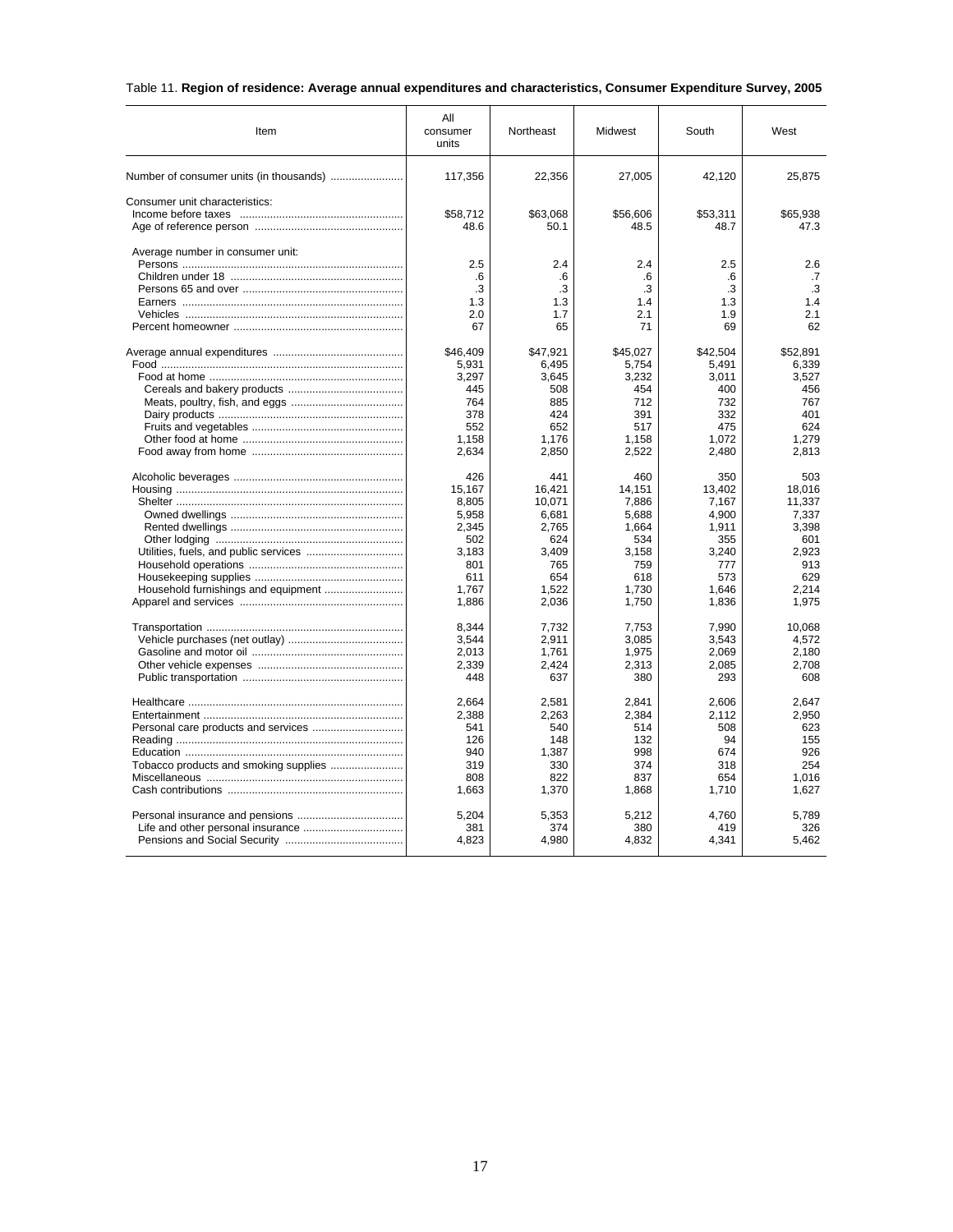## Table 12. **Occupation of reference person: Average annual expenditures and characteristics, Consumer Expenditure Survey, 2005**

|                                                           |                              |                                        |                                  | Wage and salary earners                        |                    |                                          | All other,                                   |                  |                               |
|-----------------------------------------------------------|------------------------------|----------------------------------------|----------------------------------|------------------------------------------------|--------------------|------------------------------------------|----------------------------------------------|------------------|-------------------------------|
| Item                                                      | Self-<br>employed<br>workers | Total<br>wage and<br>salary<br>earners | Managers<br>and<br>professionals | Technical,<br>sales and<br>clerical<br>workers | Service<br>workers | Construction<br>workers and<br>mechanics | Operators,<br>fabricators<br>and<br>laborers | Retired          | including<br>not<br>reporting |
| Number of consumer units (in                              | 5,759                        | 76,718                                 | 27,894                           | 22,305                                         | 12,424             | 4,392                                    | 9,703                                        | 20,514           | 14,364                        |
| Consumer unit characteristics:<br>Age of reference person | \$80,272<br>48.4             | \$67,478<br>42.6                       | \$94,060<br>44.0                 | \$59,200<br>41.6                               | \$43,165<br>41.8   | \$56,697<br>40.4                         | \$46,104<br>42.9                             | \$31,353<br>73.5 | \$42,318<br>45.3              |
| Average number in consumer unit:                          | 2.7                          | 2.6                                    | 2.6                              | 2.5                                            | 2.7                | 2.7                                      | 2.7                                          | 1.7              | 2.9                           |
|                                                           | .7                           | .7                                     | .7                               | .7                                             | .8                 | .7                                       | .8                                           | $\cdot$ 1        | 1.0                           |
|                                                           | $\cdot$                      | $\cdot$ 1                              | $\cdot$ 1                        | $\cdot$ 1                                      | $\cdot$ 1          | $\cdot$ 1                                | .1                                           | 1.2              | $\cdot$ .2                    |
|                                                           | 1.8                          | 1.7                                    | 1.7                              | 1.7                                            | 1.7                | 1.8                                      | 1.7                                          | $\cdot$          | .7                            |
|                                                           | 2.2                          | 2.1                                    | 2.3                              | 2.1                                            | 1.8                | 2.4                                      | 2.1                                          | 1.6              | 1.6                           |
| Percent homeowner                                         | 76                           | 66                                     | 76                               | 64                                             | 51                 | 63                                       | 60                                           | 81               | 55                            |
| Average annual expenditures                               | \$56,215                     | \$50.759                               | \$64,559                         | \$48,103                                       | \$36,932           | \$44,952                                 | \$37,221                                     | \$32,903         | \$38.558                      |
|                                                           | 6,796                        | 6,393                                  | 7,581                            | 6,037                                          | 5,117              | 6,573                                    | 5,196                                        | 4,335            | 5,401                         |
|                                                           | 3,816                        | 3,406                                  | 3,817                            | 3,219                                          | 3,073              | 3,327                                    | 3,041                                        | 2,689            | 3,363                         |
| Cereals and bakery products                               | 502                          | 456                                    | 528                              | 421                                            | 409                | 417                                      | 391                                          | 379              | 458                           |
| Meats, poultry, fish, and eggs                            | 864                          | 793                                    | 825                              | 763                                            | 774                | 812                                      | 779                                          | 606              | 792                           |
|                                                           | 443                          | 388                                    | 443                              | 367                                            | 331                | 367                                      | 346                                          | 311              | 397                           |
|                                                           | 667                          | 560                                    | 648                              | 505                                            | 511                | 515                                      | 499                                          | 495              | 541                           |
|                                                           | 1,339                        | 1,209                                  | 1,373                            | 1,163                                          | 1,048              | 1,214                                    | 1,026                                        | 898              | 1,174                         |
|                                                           | 2,981                        | 2,987                                  | 3,764                            | 2,818                                          | 2,044              | 3,246                                    | 2,155                                        | 1,646            | 2,038                         |
|                                                           | 553                          | 495                                    | 622                              | 429                                            | 323                | 568                                      | 439                                          | 257              | 258                           |
|                                                           | 17,341                       | 16,398                                 | 20,790                           | 15,413                                         | 12,865             | 13,853                                   | 11,668                                       | 11,334           | 13.212                        |
|                                                           | 10,156                       | 9,686                                  | 12,538                           | 8,946                                          | 7,536              | 8,346                                    | 6,547                                        | 5,857            | 7,767                         |
| Owned dwellings                                           | 7,333                        | 6,639                                  | 9.437                            | 5,967                                          | 4.131              | 5,491                                    | 3.874                                        | 3,915            | 4.685                         |
|                                                           | 2,043                        | 2,533                                  | 2,197                            | 2,586                                          | 3,206              | 2,578                                    | 2,497                                        | 1,478            | 2,699                         |
|                                                           | 779                          | 513                                    | 904                              | 393                                            | 199                | 277                                      | 176                                          | 464              | 383                           |
| Utilities, fuels, and public services                     | 3,494                        | 3,292                                  | 3,678                            | 3,211                                          | 2,897              | 3,108                                    | 2,956                                        | 2,812            | 3,009                         |
| Household operations                                      | 829                          | 893                                    | 1,313                            | 843                                            | 538                | 476                                      | 439                                          | 639              | 528                           |
| Housekeeping supplies                                     | 629                          | 642                                    | 781                              | 609                                            | 509                | 516                                      | 518                                          | 548              | 535                           |
| Household furnishings and equipment                       | 2,235                        | 1,886                                  | 2,479                            | 1,804                                          | 1,386              | 1,407                                    | 1,207                                        | 1,477            | 1,374                         |
| Apparel and services                                      | 2,001                        | 2,143                                  | 2,703                            | 2,003                                          | 1,768              | 1,608                                    | 1,536                                        | 1,047            | 1,663                         |
|                                                           | 8,449                        | 9,294                                  | 10,963                           | 9,572                                          | 6,758              | 9,105                                    | 7,184                                        | 5,527            | 7,255                         |
| Vehicle purchases (net outlay)                            | 3,010                        | 3,958                                  | 4,584                            | 4,495                                          | 2,643              | 3,777                                    | 2,695                                        | 2,255            | 3,386                         |
| Gasoline and motor oil                                    | 2,286                        | 2,247                                  | 2,452                            | 2,195                                          | 1,900              | 2,493                                    | 2,109                                        | 1,269            | 1,720                         |
| Other vehicle expenses                                    | 2,676                        | 2,607                                  | 3,142                            | 2,536                                          | 1,950              | 2,444                                    | 2,145                                        | 1,642            | 1,769                         |
| Public transportation                                     | 477                          | 482                                    | 786                              | 347                                            | 265                | 391                                      | 234                                          | 361              | 380                           |
|                                                           |                              |                                        |                                  |                                                |                    |                                          |                                              |                  |                               |
|                                                           | 3,209                        | 2,347                                  | 2,880                            | 2,341                                          | 1,672              | 1,900                                    | 1,893                                        | 4,057            | 2,151                         |
|                                                           | 2,989                        | 2,621                                  | 3,402                            | 2,515                                          | 1,626              | 2,401                                    | 1,952                                        | 1,637            | 1,973                         |
| Personal care products and services                       | 614                          | 586                                    | 753                              | 562                                            | 453                | 433                                      | 391                                          | 451              | 402                           |
|                                                           | 149                          | 129                                    | 198                              | 113                                            | 69                 | 76                                       | 73                                           | 141              | 81                            |
|                                                           | 1,035                        | 1,095                                  | 1,724                            | 944                                            | 563                | 625                                      | 525                                          | 236              | 1,083                         |
| Tobacco products and smoking                              | 384                          |                                        | 233                              |                                                | 371                | 526                                      | 471                                          | 187              | 377                           |
|                                                           |                              | 339                                    |                                  | 358                                            |                    |                                          |                                              |                  |                               |
|                                                           | 1,123                        | 845                                    | 1,076                            | 816                                            | 576                | 802                                      | 623                                          | 796              | 503                           |
|                                                           | 2,263                        | 1,664                                  | 2,475                            | 1,425                                          | 923                | 1,271                                    | 1,007                                        | 1,801            | 1,223                         |
| Personal insurance and pensions                           | 9.309                        | 6,412                                  | 9,159                            | 5,575                                          | 3.848              | 5,212                                    | 4,263                                        | 1,094            | 2,976                         |
| Life and other personal insurance                         | 504                          | 403                                    | 580                              | 384                                            | 239                | 201                                      | 237                                          | 344              | 269                           |
| Pensions and Social Security                              | 8,805                        | 6,009                                  | 8,580                            | 5,191                                          | 3,608              | 5,010                                    | 4,027                                        | 750              | 2,707                         |
|                                                           |                              |                                        |                                  |                                                |                    |                                          |                                              |                  |                               |